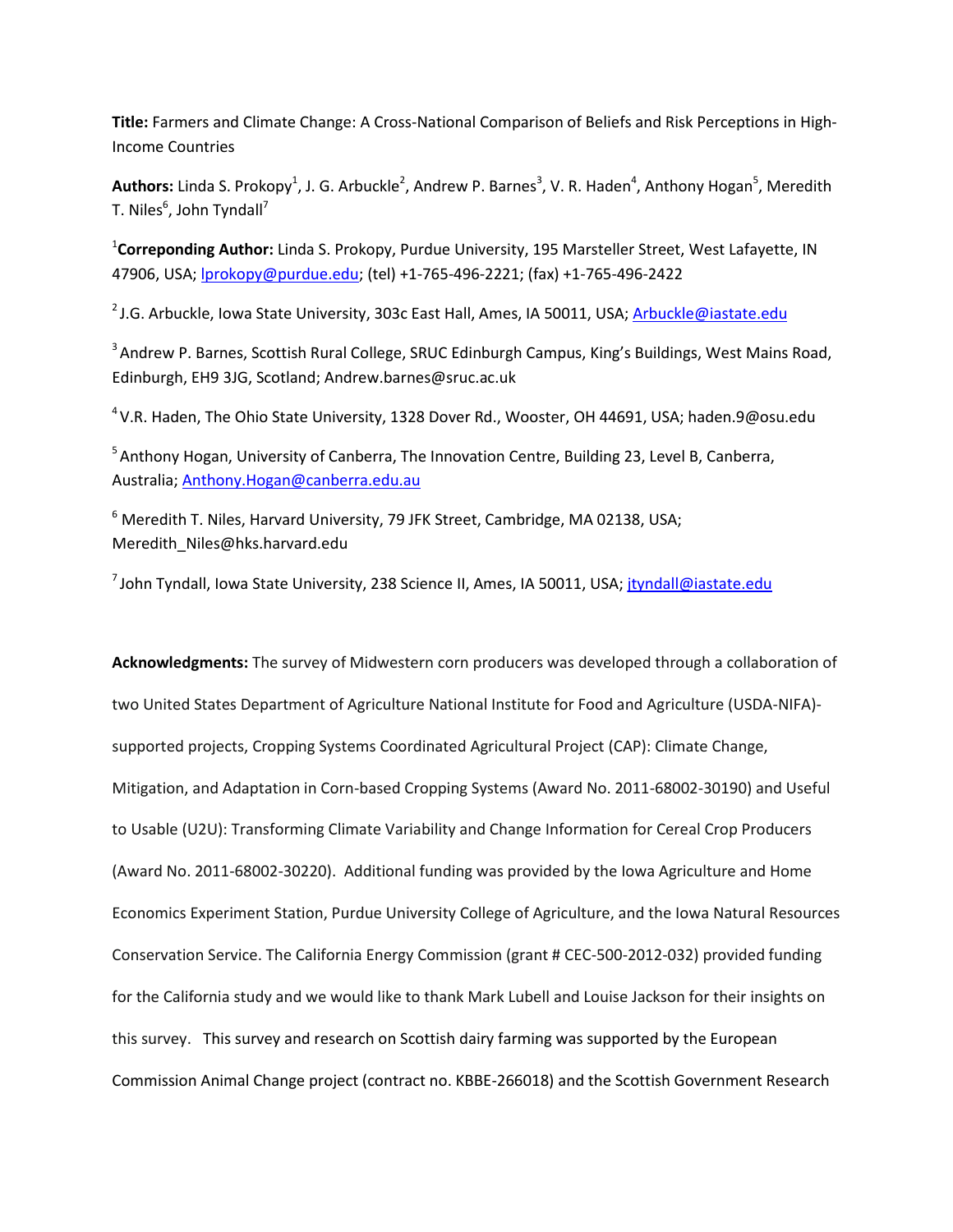Programmes into Food and Economic Adaptation. We would like to thank Luiza Toma for her assistance on the Scottish questionnaire. Funding for the New Zealand survey and research was provided by AgResearch, Ltd., the United States National Science Foundation Graduate Research Program and the United States National Science Foundation Responding to Rapid Environmental Change IGERT program grant NSF- DGE#0801430. We thank Robyn Dynes and Margaret Brown for their insights on the New Zealand survey. The Rural Industries Research and Development Corporation, Canberra, Australia supported the Australian survey.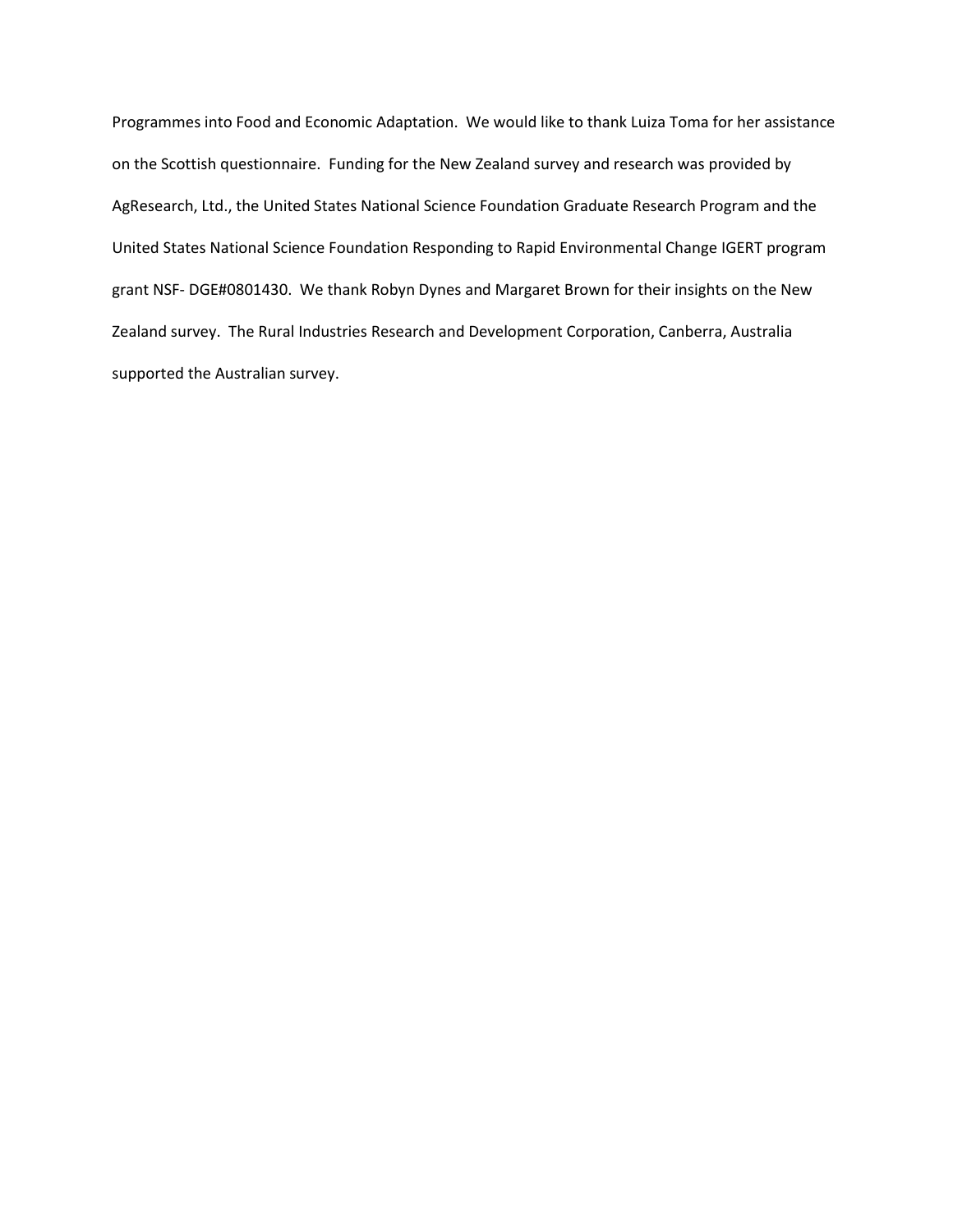**Title:** Farmers and Climate Change: A Cross-National Comparison of Beliefs and Risk Perceptions in High-Income Countries

**Abstract:** Climate change has serious implications for the agricultural industry – both in terms of the need to adapt to a changing climate and to modify practices to mitigate for the impacts of climate change. In high-income countries where farming tends to be very intensive and large-scale, it is important to understand farmers' beliefs and concerns about climate change in order to develop appropriate policies and communication strategies. Looking across six study sites - Scotland, Midwestern United States, California, Australia and two locations in New Zealand - this paper finds that over half of farmers in each location believe that climate change is occurring. However there is a wide range of beliefs regarding the anthropogenic nature of climate change; only in Australia do a majority of farmers believe that climate change is anthropogenic. In all locations, a majority of farmers believe that climate change is not a threat to local agriculture. The different policy contexts and existing impacts from climate change are discussed as possible reasons for the variation in beliefs. This study compared varying surveys from the different locations and concludes that survey research on farmers and climate change in diverse locations should strive to include common questions to facilitate comparisons.

**Keywords**: climate change; farmers; beliefs; risk perceptions; surveys; agriculture

## **1. Introduction**

Global climate change is widely viewed as one of society's most significant challenges. There is substantial evidence that climate change poses a credible and mounting threat to the production of food, feed, fuel and fiber worldwide (Howden et al. 2007; Brown and Funk 2008; Lobell and Gourdj 2012; Walthall et al. 2012). While the scope and scale of these impacts remain uncertain, efforts to adapt agricultural practices and policies to shifting climate patterns will be needed to safeguard food security, enhance the resilience of agroecological systems, and take advantage of new market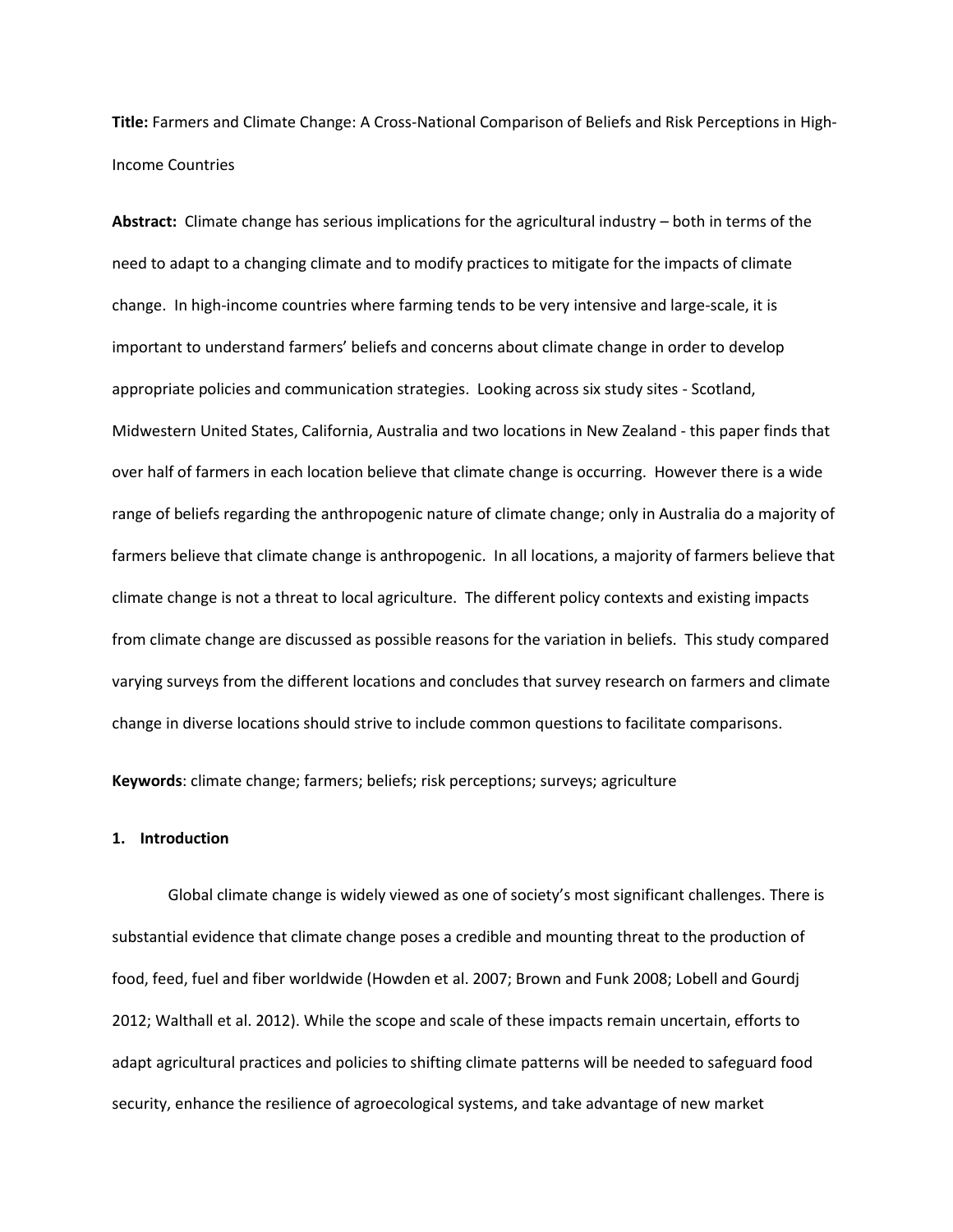opportunities and technological innovation (Smit and Skinner 2002; Adger et al. 2005; IPCC 2007; Lobell et al. 2008). Agriculture also exacerbates climate change by releasing greenhouse gases (GHGs) into the atmosphere, with agricultural sources accounting for 10-12% of global anthropogenic emissions each year (IPCC 2007). Consequently, agriculture offers key opportunities to mitigate the cause of climate change through agricultural practices and land use decisions that reduce emissions from soil and fossil fuels or that sequester carbon in soil and plant biomass (Lal et al. 2011). In effect, agriculture is presented with the dual challenge of learning to cope with consequences of climate change through adaptation, while also addressing its root cause, GHGs, via mitigation (Smith and Olesen 2010; Beddington et al. 2012).

Because agriculture is both vulnerable to changes in climate and a significant source of GHGs (Beddington et al, 2012; IPCC 2007; NRC 2010), calls for coordinated adaptation and mitigation initiatives are on the rise (e.g., Coumou and Rahmstorf 2012; Howden et al. 2007; McCarl 2010). Given that the success of these initiatives will require active participation of rural communities and individual farmers, there is a pressing need to understand how farmers' beliefs and concerns about climate change influence their adaptation and mitigation behaviors (Arbuckle et al. 2013; Haden et al. 2012). It is known that propensity to act in response to potential natural hazards can depend largely on beliefs about the existence of the hazard and the perceptions of risks associated with it (Nigg and Mileti 2002). A great deal of work has been undertaken in low-income countries to understand what farmers believe about climate change and their perceptions of climate risks (see e.g. Deressa et al. 2011; Gwimbi 2009; Maddison 2007) but less work has been conducted within high-income countries where agricultural systems can be quite different in scale and scope. Understanding what high-income country farmers believe about climate change and their risk perceptions will help to inform future mitigation and adaptation strategies in those regions of the world. In this paper we examine farmers' beliefs about climate change, perceived risks, and attitudes towards adaptation and mitigation in six different high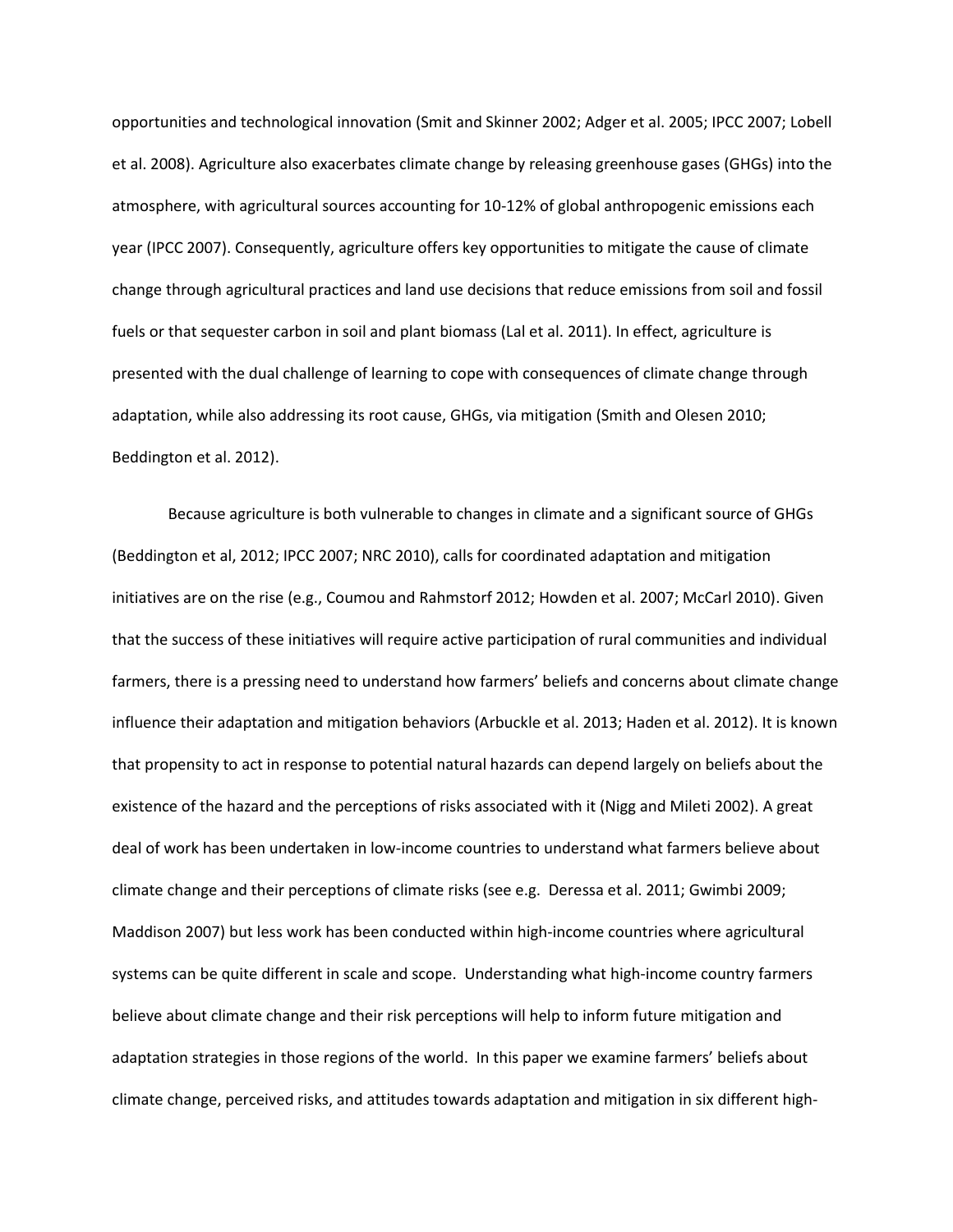income locations and examine whether these beliefs are associated with location-specific variables such as policies and existing impacts from climate change.

A review of the literature on farmers' beliefs about climate change reveals little work from highincome countries prior to 2010 when our work started to come out in the literature (but see Bryant et al. 2000 for a review of Canadian studies and Harrington and Lu (2002) with evidence from Kansas, United States). An emerging number of studies are now appearing (e.g. Gramig et al. 2013; Rejesus et al. 2013; Wheeler et al. 2013) but these are still limited compared to the numbers of studies in lowincome regions of the world like parts of Asia and Africa. As noted by Brown and Funk (2008), the impacts of climate change on subsistence farmers is likely to be much more extreme due both to more immediate and extreme temperature and precipitation changes and due to the lack of infrastructure and adaptation options in these locations. However, farmers in high-income countries are also vulnerable to a changing climate as increasing temperatures and changing precipitation patterns threaten both crop yields and animal welfare. Additionally, farmers in high-income countries control a large portion of land and can have significant potential to perform climate change mitigation practices. The food they grow feeds a large portion of the world as well as mediates regional economic development and successful adaptation is essential for global food security, environmental quality, and regional economic health (OECD 2013).

# **2. Study Locations**

The survey-based studies reviewed in this synthesis occurred at six different locations (see Table 1). These represent a range of industrialized agricultural systems operating under a variety of support systems for agricultural production and governance structures with respect to climate change related policies. Our locations include Scotland, Australia, New Zealand (two unique locations), and California and the "Midwest" in the United States. While the primary agricultural sector in all of these locations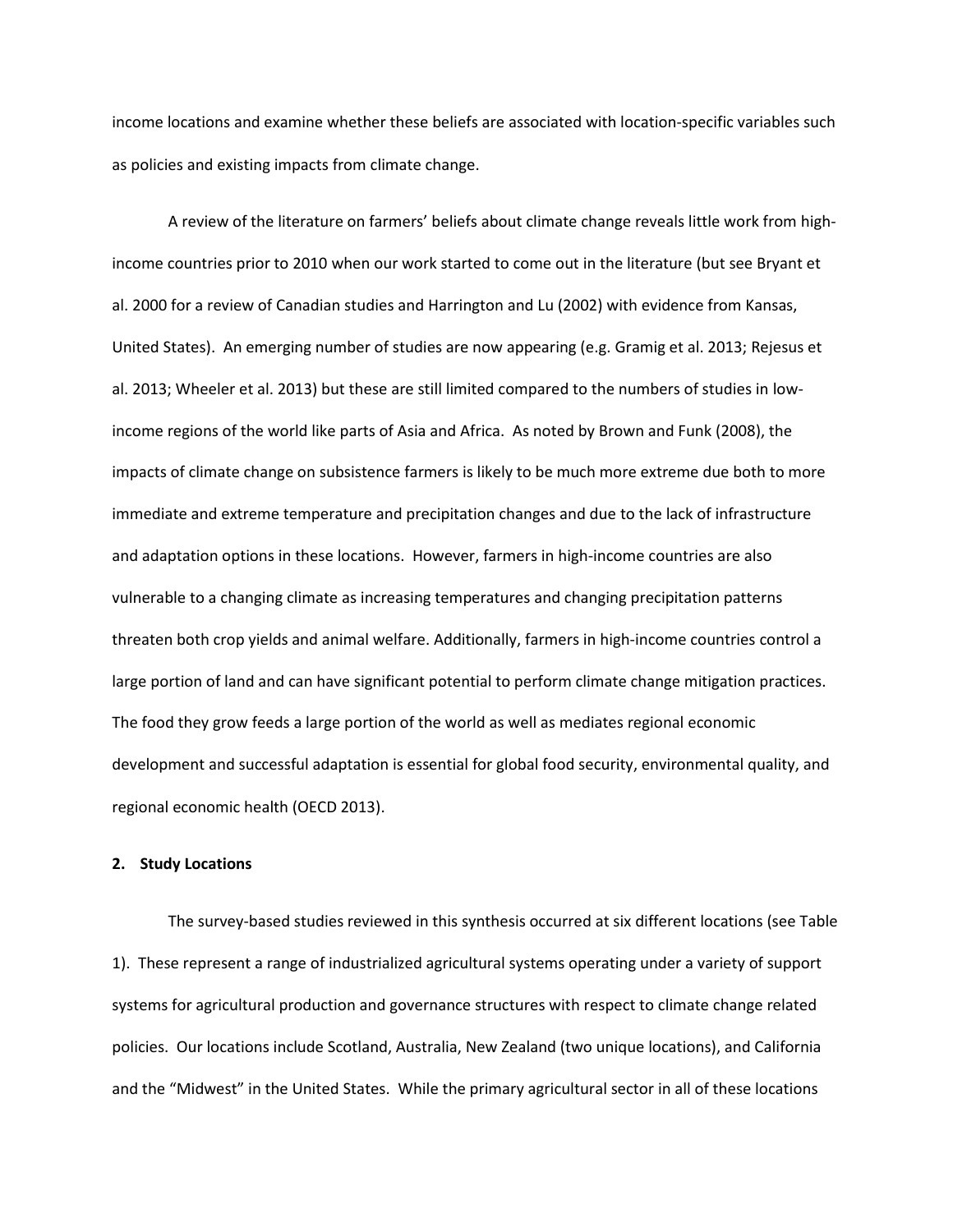only provides relatively small contributions to respective national economies, in general the farms are much larger in scale than in low-income countries where these types of studies are frequently conducted (see for example Gbetibouo 2009; Gwimbi 2009; Mertz et al. 2008). The farmer surveys were all conducted for different purposes in these regions but contained similar enough questions that a comparison is useful and informative. The information analyzed in this review covers farmer perspectives across a range of production types and markets. Table 1 shows key comparisons between these locations. Further information about the details of each of the studies is available elsewhere (Australia – Hogan et al. 2011; California – Haden et al. 2012; Niles et al. 2013a; Midwestern US – Arbuckle et al. 2013; New Zealand – Niles et al. 2013a; Scotland – Barnes and Toma 2012).

# **2.1 Agricultural Context**

The role of agriculture in each study location's economy varies (see Table 1). Agricultural Gross Domestic Product (GDP) is one measure of the impact of agriculture on a country's economy and captures percent share of overall GDP that is attributable from this sector. It is lowest in the US and UK (1.1% and 0.7% of GDP respectively) and highest in Australia and New Zealand (4% and 4.8% of GDP respectively). While GDP contribution may appear low, all of these locations are significant producers of food and fiber. The percent of total greenhouse gas emissions from agriculture varies greatly across the countries. The US is lowest at 6.9% and New Zealand has by far the greatest share of GHG emissions from agriculture at 47.2%. The area of the US Midwest that was surveyed comprises nearly 51.4 million hectares of farmland that produces nearly 60 percent of the US corn and soybean crop (USDA NASS 2009). The land area of the California survey covered a total of 265,000 hectares in Yolo County containing 131,000 hectares of irrigated cropland and 55,000 hectares of rangeland (Haden et al., 2013). In the two regions in New Zealand, agriculture encompasses 65% percent of total land in the Hawkes Bay and 49% in Marlborough (Hawkes Bay Regional Council; Marlborough District Council; Statistics New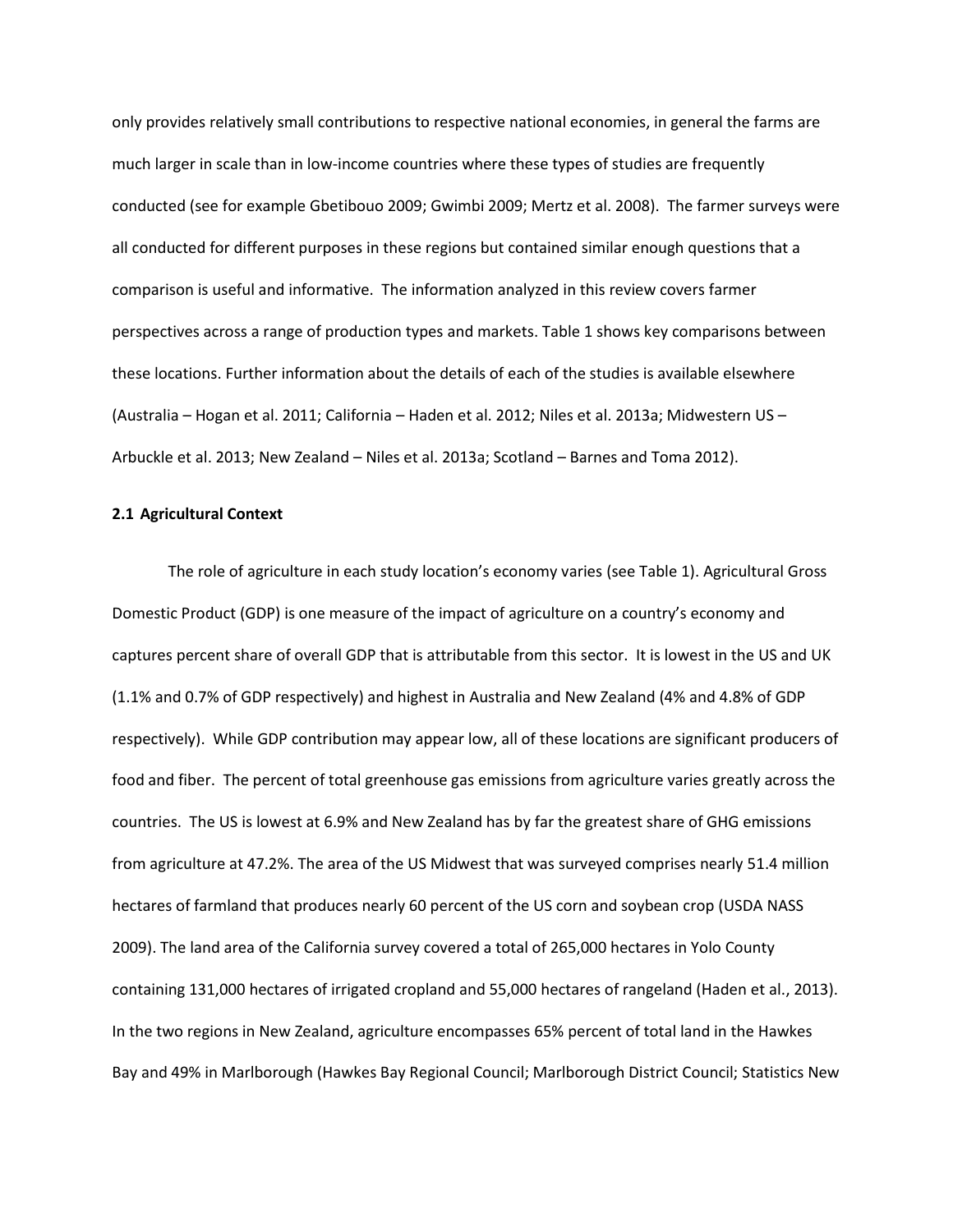Zealand 2012). The Australia survey covered the entire country. Within Scotland, the total area attributed to agricultural holdings is 5.6 million hectares, equating to 73 per cent of Scotland's total land area (RESAS 2013).

There is a diversity of agriculture in all the studied locations. The focus of each study differed, however, and this impacted the types of farms and farmers represented in our synthesis. In Australia, New Zealand and California, all types of agricultural producers were surveyed. As noted in Table 1, there were dominant farm types in the two regions in New Zealand but this was not the case in Australia and California. Conversely, in the Midwestern US and Scotland only large-scale corn producers and dairy farmers, respectively, were surveyed. While these farmers may also conduct other types of agriculture, they were selected for the surveys based on their level of specialization within these two enterprises.

## **2.2 Climate Change Impacts**

In all the surveyed regions, there are anticipated impacts from global climate change in terms of both increased temperature and changing precipitation patterns. Concurrent with a changing climate, however, has been a rapid change in production technology and adaptation management in some of the study regions; for example cropping and livestock systems are incrementally adapting with new genetics, diversified rotations, shifts in irrigation, expanded availability of weather/climate information systems and tools, and broad availability of policy instruments such as private/ public insurance and conservation programming (e.g., Kingwell 2006; Malcom et al. 2012). Because of these adaptive actions, regional impacts of climate change induced weather trends on yields and farm management costs have been variable. Nevertheless, it is clear that climate change is already challenging agriculture in the study regions, causing small but measureable reductions in the rate of annual yield gains representing potential loss to farmers (Lobell and Field 2007).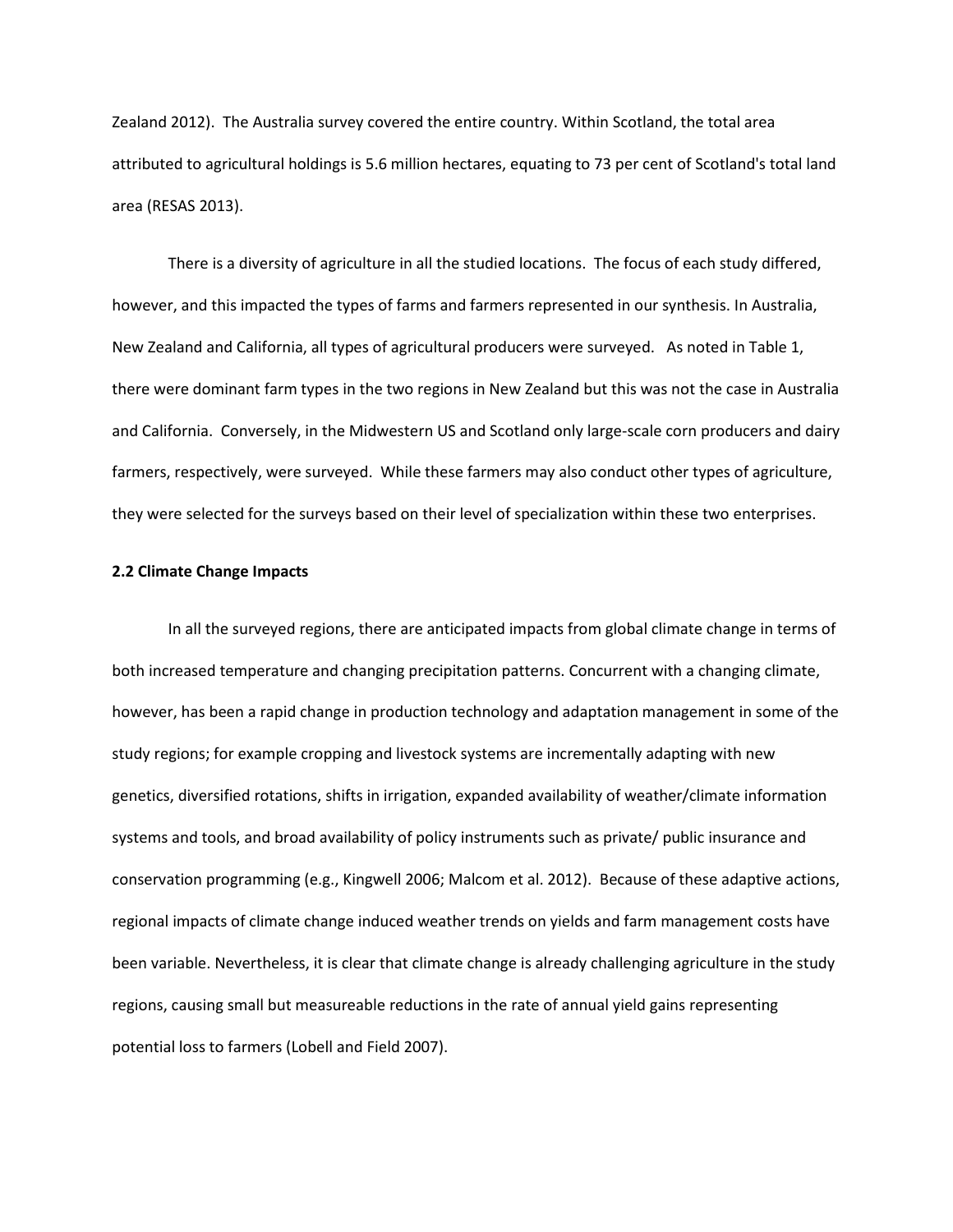In the Central Valley, where the California survey was conducted, increases in average temperature have been larger in the winter months than in the summer months and the overall effects on crop yield and crop selection have not been substantial thus far (Lobell et al. 2007; Jackson et al. 2012). However, this statewide warming trend (0.6-1 $^{\circ}$ C over the last century) has led to a 10% reduction in average Sierra snowpack and a loss of almost 1.85 billion  $m^3$  of snow water storage, which are beginning to impact the timing and volume of water available for irrigation (Barnett et al. 2008; California Department of Water Resources 2008). Global climate models also project that mean annual temperatures in California are likely to increase by 2–6 $^{\circ}$ C by the end of this century (Brekke et al. 2008; Cayan et al. 2008). Projected changes in precipitation are more uncertain both in the direction and magnitude of change across the state, but interannual variability and extreme events are already on the rise and expected to increase further in the coming decades (Cayan et al. 2008, 2010). Several modeling studies suggest that by the later part of this century changes in temperature and precipitation will adversely impact the yield of several of California's high value perennial crops (almonds, walnuts, avocados, grapes, etc.) and shorten the growing season for livestock forage in rangelands (Lobell et al. 2006; Chaplin-Kramer and George 2013).

In the Midwestern US, annual mean temperatures have been increasing, which has led to a lengthening of the growing season; this trend is expected to continue. It is expected that this region will also experience increases in seasonal precipitation extremes, higher intensity rain events, higher stream flow, increased summer flooding, and more challenging weed and pest dynamics (Walthall et al., 2013). Such events are expected to negatively impact regional crop yields as well as agricultural revenues (Malcom et al. 2012; Walthall et al. 2013). However, to date corn yields have overall been increasing due to changes in technology and so impacts of climate change may not be apparent to producers (Andresen et al. 2013). That said, experts in the field suggest that, "anticipatory adaptation to climate change is a highly desirable risk-management strategy (Pryor and Barthelmie 2013, p. 247)."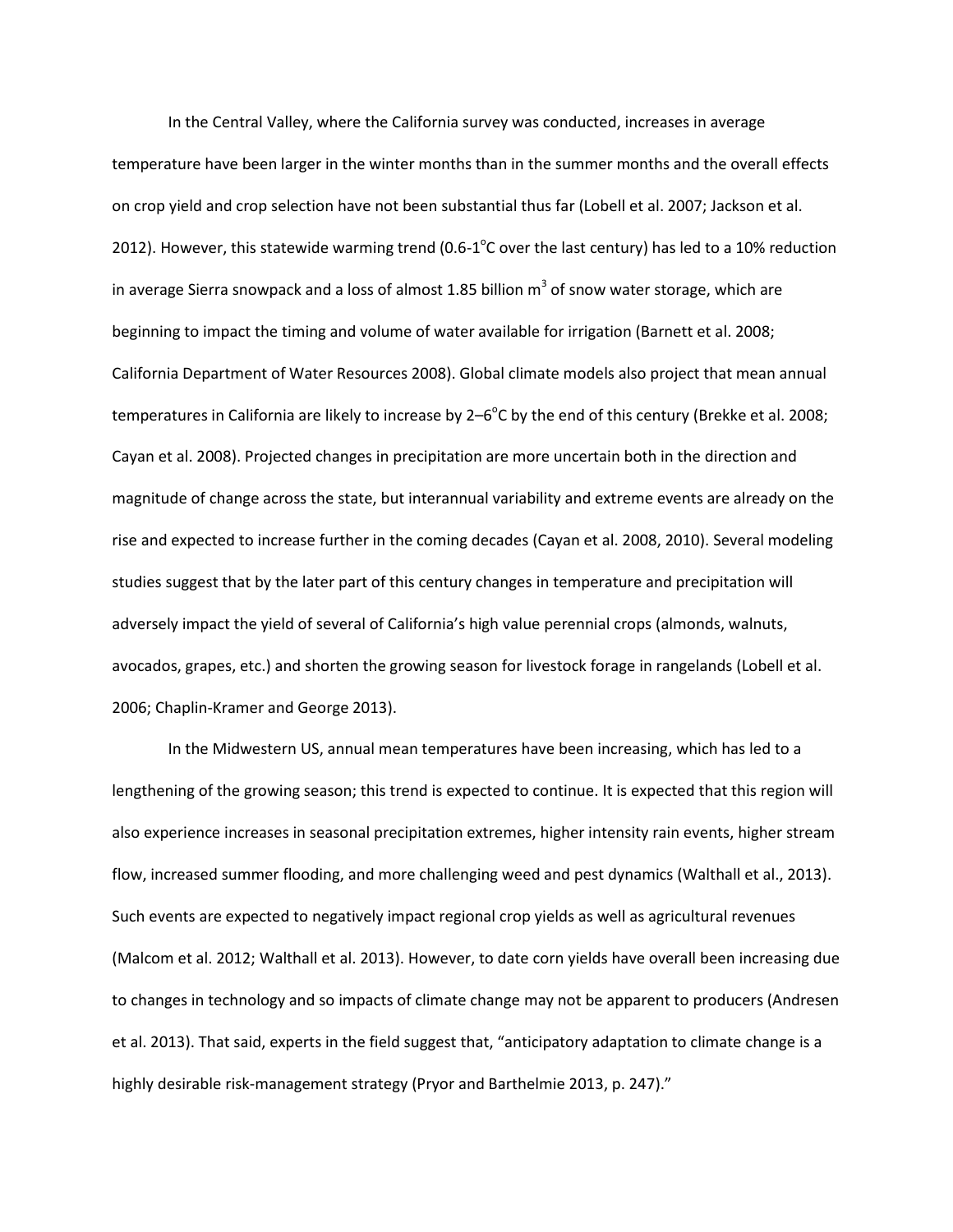New Zealand's average temperatures have increased by 0.9  $\degree$ C over the last century and are expected to continue increasing (Clark et al. 2012; Ministry of Environment 2008). Rainfall patterns are projected to change at regional levels with a general trend towards decreasing annual rainfall in the eastern part of the country, including Hawke's Bay and coastal Marlborough, and increasing rainfall in the western parts of the country. Hawke's Bay is expected to see up to a 10% decrease in annual average rainfall (National Institute of Water and Atmosphere 2008), and droughts are predicted to increase in both regions (Ministry for Environment 2008). The pastoral animal systems of New Zealand are likely to be affected by climate change with some net benefits in pasture production, accompanied by seasonal changes that could impact current management strategies. These shifts could result in increased variability of feed supplies and shifts in reproduction timing. Horticultural crops are expected to have various impacts with some crops, like apples, seeing increased yields, while others, including kiwifruit, may suffer from inadequate winter chill hours and subsequently decrease in yields. Grape harvests are expected to occur earlier, and extreme high temperature events may affect wine grape quality and yield (Clark et al. 2012).

Of the locations covered in this analysis, Australia has experienced the most severe impacts attributable to climate change to date. During the first decade of this century, Australia experienced a significant drought. Researchers report "drought in many parts of the country is linked to, or at least exacerbated by, global warming" (Garnaut 2011 p. 108). There are reports that as a result of climate change, droughts have become hotter, with effects on rainfall, evaporation and runoff, and, more generally, water availability for human use (Nicholls 2004). Australia has been experiencing an increased frequency in the number of consecutive hotter days. Temperatures on hot days have been 5-6°C higher, with the heat waves lasting twice as long (e.g. 14 days rather than 7 days) in the summer.

In Scotland, temperatures are predicted to rise, with Southern Scotland expected to experience warming at a faster rate than the North of Scotland (Barnett et al. 2006). Dairy farms, in South-Western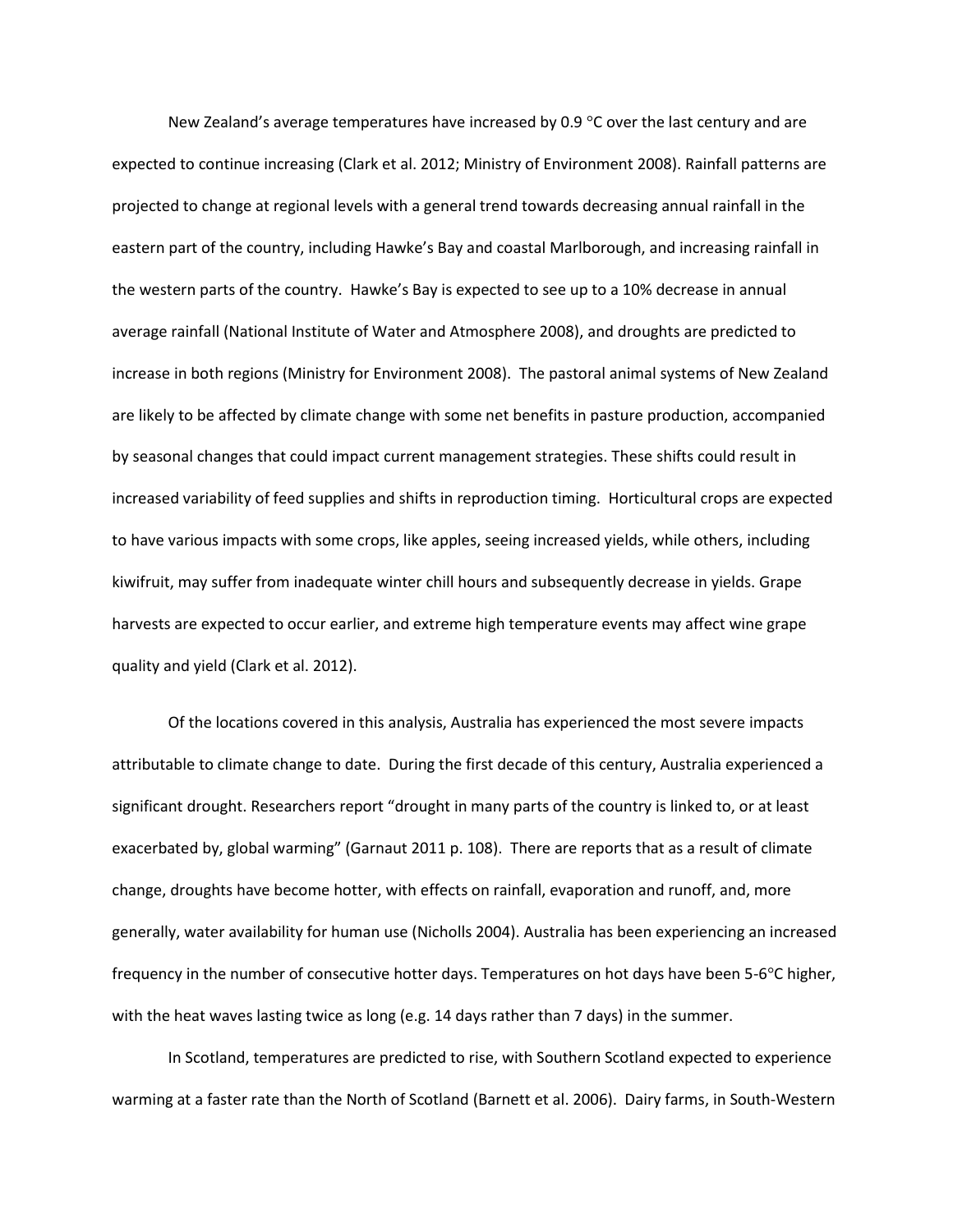Scotland, have experienced a greater frequency of wet winters and warmer temperatures and these changes are expected to lead to more heat stress related challenges, such as reduced animal weight gain and milk production as well as a higher prevalence of endemic and exotic pests and diseases (Rowlinson 2008; Thornton et al. 2009).

## **2.3 Policy Environments**

This review of policies centers on climate change-relevant policy at various scales (e.g. national, state) that can have direct or indirect effects on farmers' land use behaviors (in both adaptive and mitigative climate change contexts). In all but one of the study locations, there are currently no national or state-level laws that regulate or monitor agriculturally based emissions of GHGs, with the exception being New Zealand. California however, has implemented a cap and trade program that has direct and indirect farm-level implications within the agricultural industry as a whole (Holt and Shobe 2013). In New Zealand, the agricultural sector is required to report GHG emissions through the New Zealand Emissions Trading Scheme (ETS), which became law in September 2008 creating a price-based mechanism for reducing GHG emissions. However, even in New Zealand, individual farms are not targeted and these emissions are reported through agricultural processors (e.g. slaughter facilities, dairy processing facilities, nitrogen fertilizer producers, etc.) and there is no expectation for payment of emissions (Ministry for Agriculture and Forestry 2011). Initially the ETS was intended to more directly target agricultural emissions, but the sector is now exempt from ETS compliance until there are economically viable and practical technologies for biological emission reductions and New Zealand's trading partners make more progress on climate change emissions (Climate Change Response Amendment Act 2012; Ministry for Primary Industries 2013). Notably, costs for agricultural operations have increased through the ETS due to the inclusion of the fuel and transport sectors in July 2010 (Stuff New Zealand Business Day 2010); however, farmers can also earn credits through forestry plantings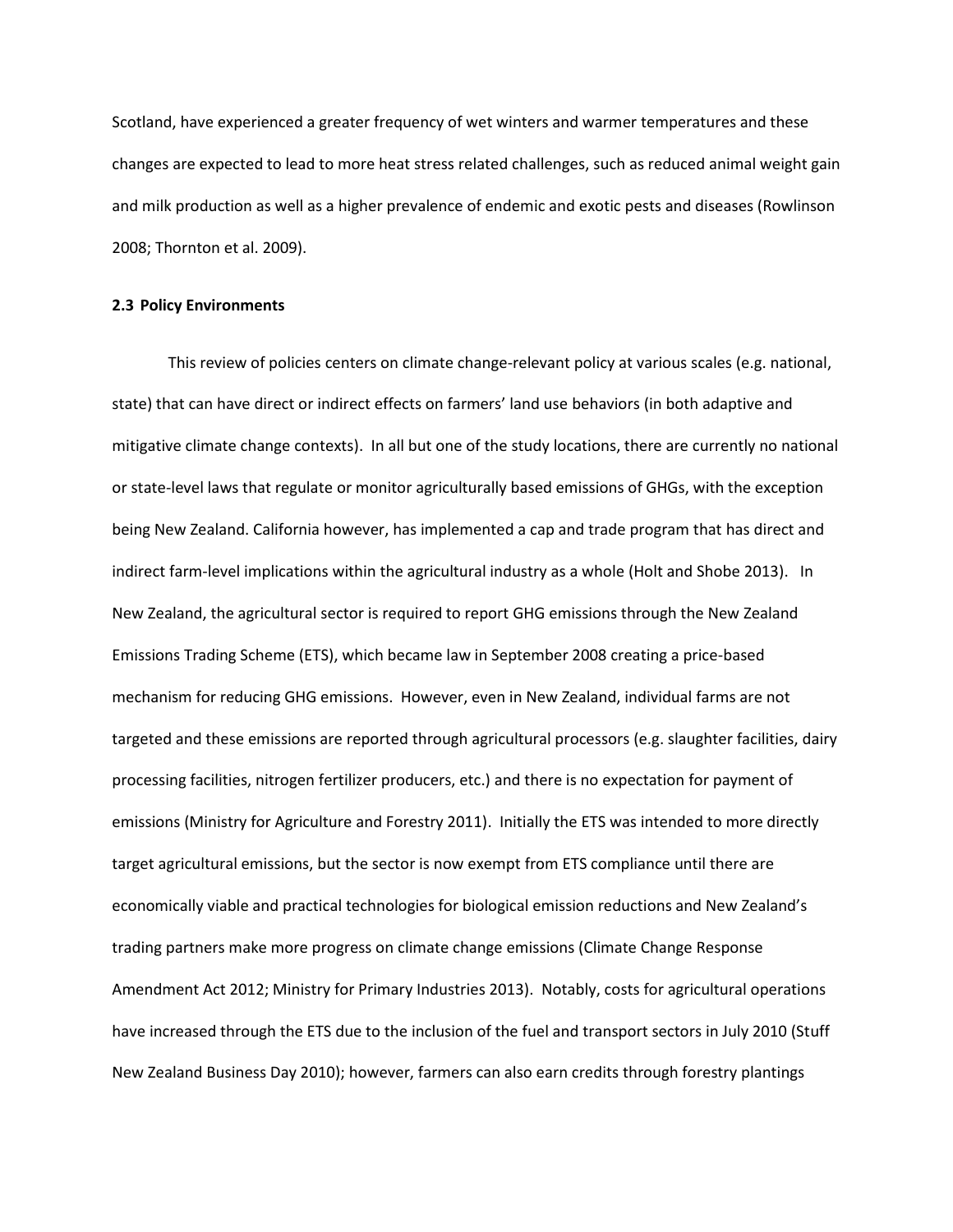(Ministry for the Environment 2012b). It is also important to note that New Zealand does not have agricultural subsidies or incentive programs like all the other study locations.

In California the state legislature passed the Global Warming Solutions Act in 2008. This law aims to reduce California's GHG emissions to 1990 levels by 2020 (CARB 2008). As with New Zealand, large agricultural processing facilities face mandatory reporting and mitigation requirements under the policy, but farmers and livestock managers are currently exempt (CARB 2008; Niemeier and Rowan 2009). California's agriculture and forestry sectors may also be permitted to sell carbon offsets in the statewide cap-and-trade program that is now being implemented by the California Air Resources Board, provided that rigorous offset protocols can be developed and approved for specific mitigation projects (Niemeier and Rowan 2009; Haden et al. 2013).

At this time, Scotland does not directly regulate GHG emissions from agriculture. The Scottish Government has set one of the most ambitious targets for GHG reduction in the world with the 2009 Climate Change Bill, which aims to reduce emissions by 42% of 1990 emission levels by 2020 and by 80% in 2050. In order to reach these goals, the Minister for Environment and Climate Change set targets on an annual basis and, while there are no specific targets directed at dairy operations, livestock is expected to reduce GHG emissions as part of a plan to becoming a low carbon economy (Scottish Government 2013). Additionally, there are two policies in Scotland which are indirectly leading to GHG reductions: (1) Scotland ties subsidy payments to preservation of the environment and landscape features (Dwyer et al., 2008) and (2) farms in Nitrate Vulnerable Zones (NVZs) have strict nitrogen fertilizer management regulations (Barnes et al. 2009). A recent document from the Scottish Government aims for a 90% uptake of nitrogen saving measures within Scottish agriculture (Scottish Government 2013).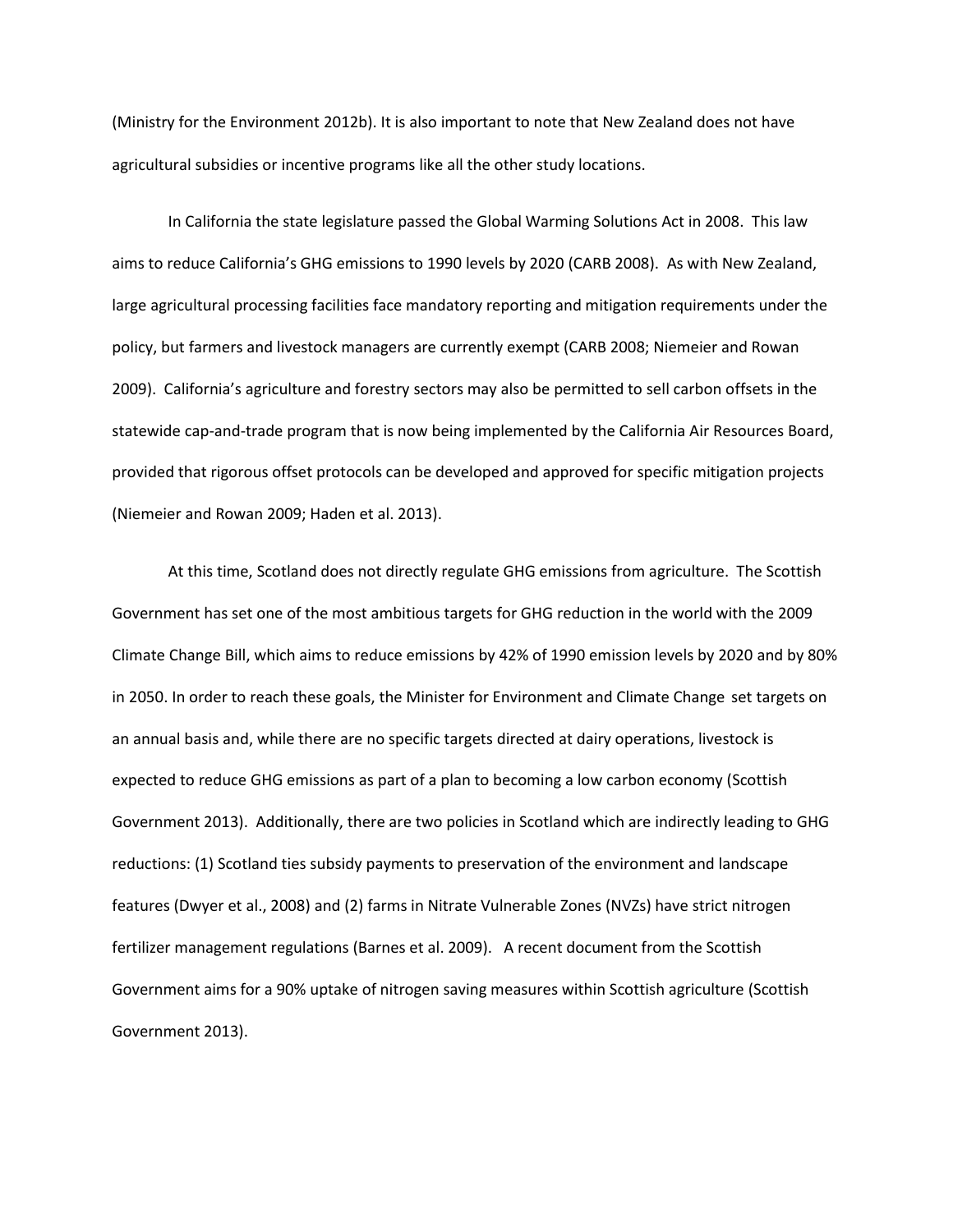In the remaining study locations (Australia and US Midwest), there are federal and state policies that can influence agricultural markets and/or otherwise incentivize farm-scale land use and management that can mitigate GHG emissions and influence the adaptation of farm systems to climate change mediated weather patterns. In Australia, there are government policies to cut GHG emissions by initially putting a fixed price for carbon emissions (which was changed to a market price in 2013) for industries that significantly contributed to carbon emissions (Clean Energy Future 2012); agriculture was exempt from this system. Australia has a voluntary Carbon Farming Initiative scheme (Department of Industry, Innovation, Climate Change, Science, Research and Tertiary Education 2013). The Initiative 'allows farmers and land managers to earn carbon credits by storing carbon or reducing greenhouse gas emissions on the land. These credits can then be sold to people and businesses wishing to offset their emissions'.

Some of the federal bills that indirectly influence GHG emissions from agriculture in the United Sates include the US Energy Bill (through Renewable Fuel Standard (RFS2)), the Farm Bill, and state Renewable Portfolio Standards (RPS). The RFS2 has an impact on the number of total acres planted to corn and dedication of acres for perennial vegetation (Schnepf and Yacobucci 2013). The Biomass Crop Assistance Program (BCAP) in the Farm Bill incentivizes planting of perennial vegetation (Stubbs 2010); currently there are just over 20,000 hectares of farmland enrolled to produce dedicated energy crops (USDA FSA 2013). Conservation Programs through the Farm Bill incentivize adoption of conservation practices that can help farmers adapt to and mitigate the impacts of climate change. Currently there are 30 states (including District of Columbia) with RPSs that provide financial support for electricity production from direct and co-fired biomass combustion however to date they have had only minor effect on agricultural land use (White et al. 2013). In the Midwestern US, there are no state level policies beyond the RPSs. An additional consideration, however, in the US is the role of federally-supported crop insurance that buffers the impacts of weather/climate change on agriculture and may reduce impetus to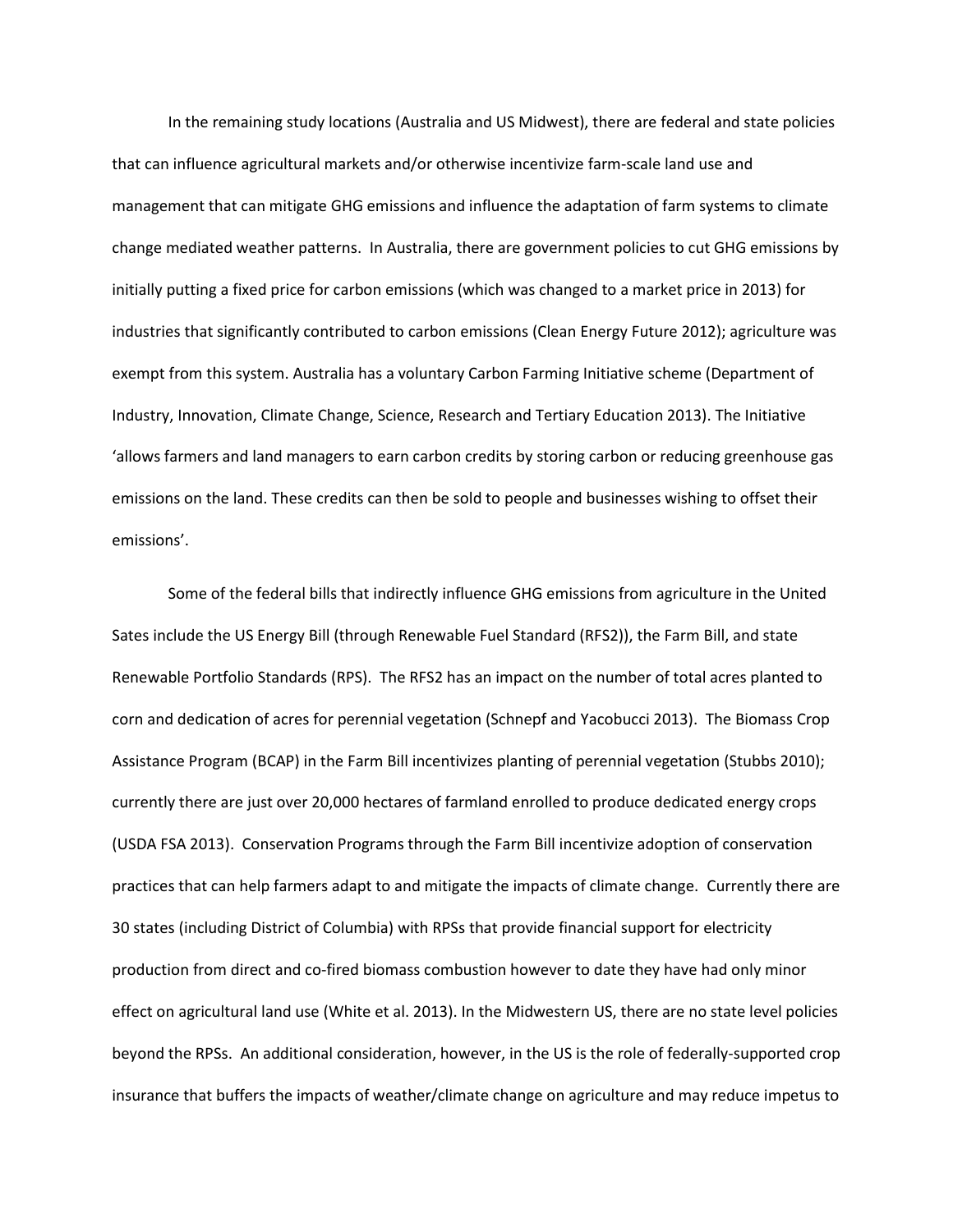adapt. This crop insurance does not apply to the majority of producers in Yolo County (California) as it is not available for specialty crops.

# **3. Methods**

This project involved the comparison of survey data on farmers' responses to climate change in Scotland, Iowa, California, New Zealand (two sites) and Australia. Survey questionnaires were reviewed by the research team, where the purpose of the review was to identify questions which tapped into similar concepts. Four distinct themes were identified by the research team: (1) belief that climate change is occurring, (2) belief that climate change is caused by humans, (3) perceived risk from climate change, and (4) support for adaptation and/or mitigation initiatives. All the questionnaires used a five point scale but the questions and the response categories varied somewhat across questionnaires. Missing data were coded to system missing. In addition to allowing for a score of 1 to 5, some questionnaires allowed for a "*don't know"* response. While a legitimate response in itself, the *don't know* option was not available in all questions. Since the purpose of this study was to establish the comparison of attitudes across countries, responses recorded as *don't know* were also coded to system missing. Basic descriptive analyses were conducted on the four sets of questions. The exact wording of survey questions, answer options and the percent agreement with each question can be seen in Table 2.

## **4. Results and Discussion**

Moving into the results section, it is important to stress that, as can be noted in Table 2, except in New Zealand and California, the survey questions asked in the different locations were not identical. The results are included in Table 2 and Figure 1.

#### **4.1 Beliefs about climate change and its causation**

Each survey contained a question about basic belief in climate change. Everywhere but Scotland, the question was a factual question about whether the climate was changing. In Scotland, the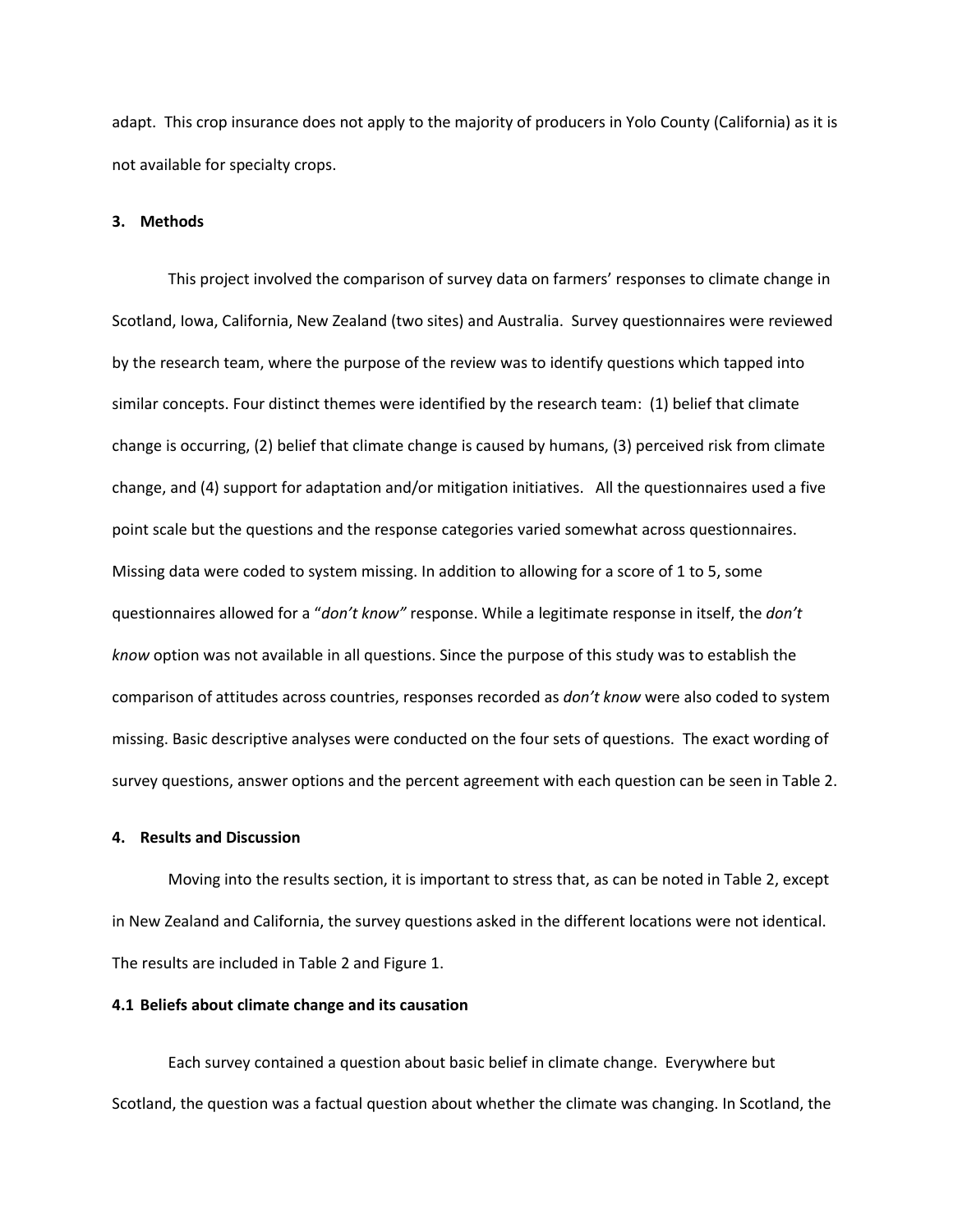question was whether climate change was an important environmental issue. It should be noted that a survey respondent could believe the climate was changing but not consider it to be an important environmental issue. The highest level of belief was in Australia and the lowest level was in New Zealand. Interestingly, the two regions of the US were quite different with 66% of surveyed Midwestern farmers believing in climate change and only 54% of California farmers indicating belief.

Drilling down a little deeper, the surveys asked about the cause of climate change. Again, the question asked in Scotland was different in nature than the questions asked in the other locations. In Scotland, beliefs about humans' role in climate change were measured through dairy farmers' agreement or disagreement with the statement, "dairy farming contributes to climate change." Perhaps for this reason, belief in anthropogenic climate change is lowest among Scottish farmers who did not see themselves as producers of something negative. As with general belief in climate change, the Australian farmers were also more likely to believe in anthropogenic climate change than the other farmers. The higher levels of belief encountered in Australian farmers is perhaps due to the fact that Australia has suffered the most from climate change to date. Unsurprisingly, belief in the anthropogenic nature of climate change was lower everywhere than overall belief in climate change.

It is useful to consider how the varying climate change policies within these regions could be associated with overall belief in climate change among farmers within the regions. It is notable that the two regions that have actual climate change policies (California and New Zealand) are also the regions with the lowest overall belief in climate change. While a number of studies have found that climate change belief influences individual support for climate change policies (Krosnick 2006; Leiserowitz 2006) it is worth considering that the reverse may be true. Recent analysis of the California survey data by Niles et al. (2013a), showed that farmers' negative perceptions of environmental policies were a larger driver of their (dis)belief in climate change than their actual experiences with climate change. The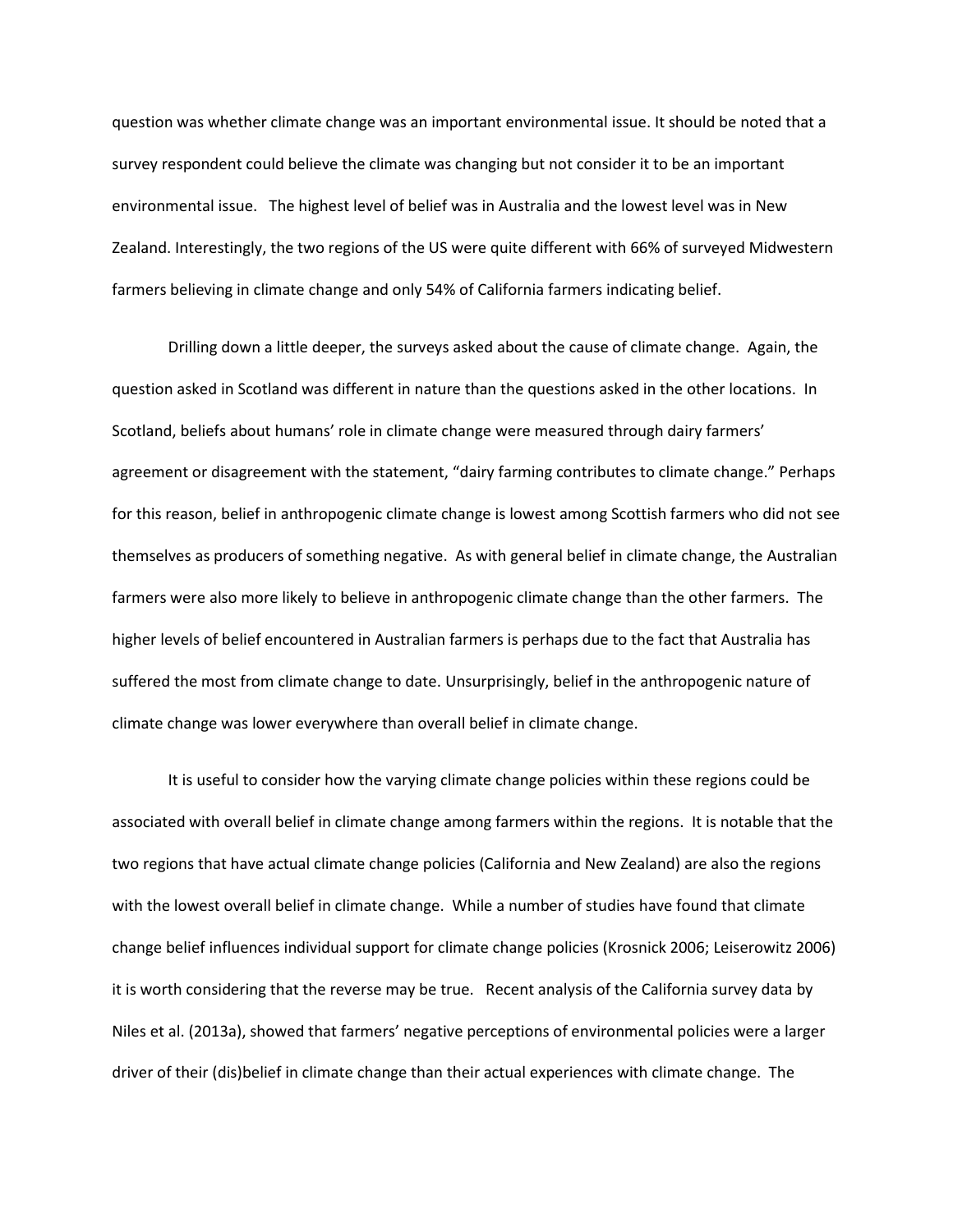implementation of these policies within New Zealand and California did not occur within a vacuum; in both cases it drew national attention to climate change and for many farmers brought fear about the potential increase in regulations associated with such policies. In fact, in both of these regions, farmers indicated that climate change policies were more concerning to them than biophysical climate change risks associated with temperature and water changes (Niles et al. 2013a, 2013b). By denying climate change, many farmers may feel they are safeguarding their businesses from the potential legislation that could emerge if climate change were to be recognized as a viable threat. However, only the New Zealand and California surveys were expressly written to test this hypothesis and it is not possible to say if these findings hold true for the other locations.

# **4.2 Perceived Risks from Climate Change and Support for Adaptation**

Scottish farmers are most concerned about threats from climate change, with 45% of them agreeing that "climate change will lead to increasing productivity losses due to diseases and pests." Midwestern farmers are the least concerned with only 22% of them thinking their farm operation will be harmed by climate change. It is interesting that so few Midwestern farmers are concerned about risks from climate change despite the relatively high percentage who believe that climate change is occurring. It is possible that this lack of concern in this region is linked to crop insurance which can distort risk signals and remove incentives to invest in adaptation (Olmstead and Kleinschmit 2011 but see Weinberg 2013 for an alternative perspective). New Zealand farmers' risk perceptions varied substantially between sites; 41% of Hawkes bay respondents agreed that climate change poses more risks than benefits to agriculture compared to 32% of Marlborough farmers. We find across regions that farmer's perceptions of climate change risk are lower than their belief in climate change. This is in line with recent work on climate change perceptions that finds that people often perceive it to be a distant problem (Spence et al. 2012; Niles et al. 2015).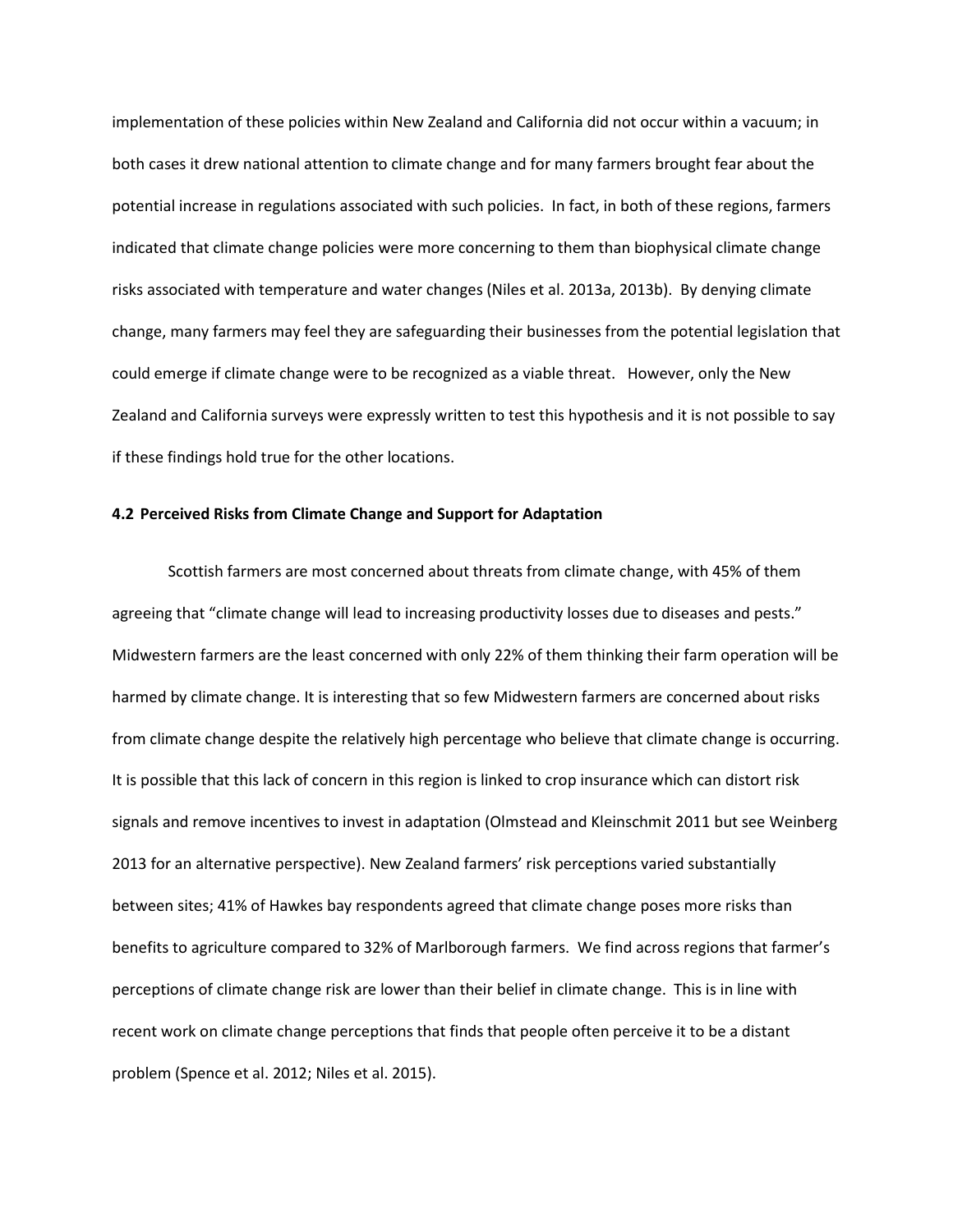There was substantial support for adaptation across regions. Farmers in the Midwest are more supportive of adaptation strategies than farmers in other regions. Among California farmers only 29% said that "climate change posed more risks than benefits to agriculture" in their region. Despite the relatively low risk perceptions, 48% of respondents expressed willingness to participate in government incentive programs for climate change adaptation and mitigation. In New Zealand there was a unique pattern that the concern for local climate impacts in Marlborough was not proportional to support for adaptation measures. Forty-one percent of farmers in Hawke's Bay indicated concern for local climate change impacts to agriculture compared with 32% in Marlborough; however, Marlborough farmers were more likely to support adaptation/mitigation measures with 49% indicating they would participate in a government incentive program compared with only 42% in Hawke's Bay. This difference in Marlborough might be explained by the large number of surveyed farmers working in the wine industry, which tends to have an overall higher rate of adoption of climate-related practices and participation in sustainability programs.

There was no question from the Australian survey that could be compared for attitudes towards adaptation and mitigation. For the remaining locations, the Midwestern US was most likely to agree that changing practices would be important for long-term success. Note, however, that this question asked about "climate variability" not "climate change" which may well have influenced respondents' answers. Scottish farmers were least likely to plan to adapt although this question was asked more narrowly than those in other locations and focused solely on re-assessing business objectives.

#### **5. Conclusions**

While there are a number of differences in results between the six locations, several similarities point to conclusions with global implications for farming and climate change policy. Although a majority of farmers in all the locations believed that climate change is occurring, the percentages relative to the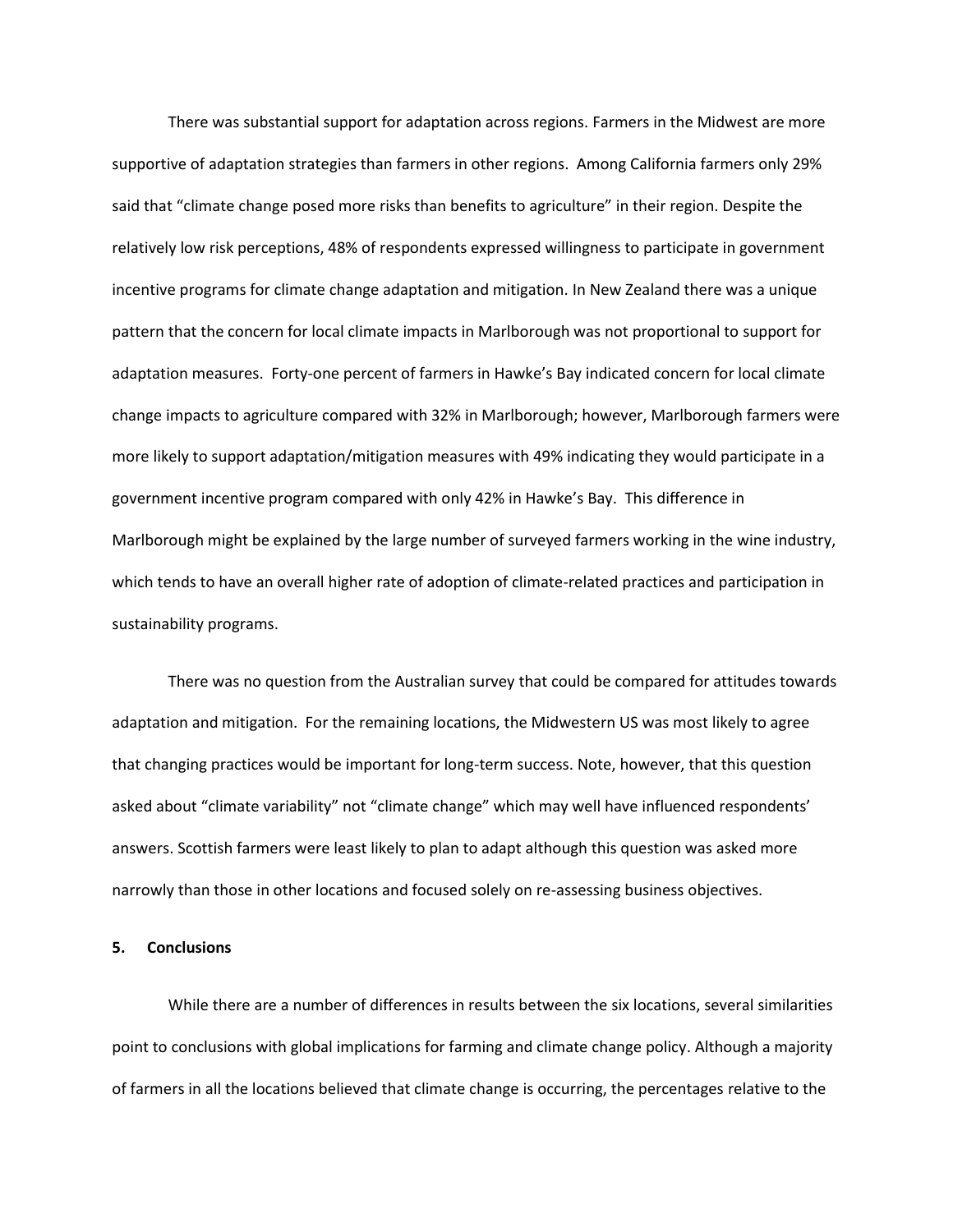total population were still quite low. And far fewer farmers believed that climate change is anthropogenic. Fewer still perceived climate change to be a threat to agriculture, and a minority of farmers express support for adaptation or mitigation actions. There may be many reasons for this particularly as noted earlier that near-term effects of climate change can be masked by incremental changes in technology, policy as well as by market adjustments. Thus there could well be a lag in any remedial pressure that farmers may experience. Still, given that the survey sites represent a substantial proportion of global agricultural production, these findings may be cause for concern.

In all the studied locations, there may be some climate change related benefits (e.g. warmer temperatures in higher latitudes conceivably benefit yields) to agricultural production. However, as discussed earlier, the scientific literature regarding the effects of climate change point to an overall negative impact on agriculture in the regions in question. Our assessment of the data suggests that highincome country farmers are under-prepared to mitigate risk and/or actual yield loss or be positioned to efficiently take advantage of any advantages associated with the predicted impacts of climate change.

The findings of this work suggest that such information needs to be better disseminated to the agricultural community to induce and guide adaptive measures. Additionally the consistent findings of these studies that belief in the anthropogenic nature of climate change is lower than overall belief in climate change suggests that exchanges around the need to adapt will be easier to have than conversations about the need to mitigate in all locations.

It seems likely that that climate change impacts and policies can influence farmers' beliefs about climate change. For example, in Australia where climate change impacts have been the greatest, farmers are more likely to believe in both climate change and the anthropogenic nature of climate change. In the Midwestern United States where crop insurance provides a financial buffer against weather hazards for large-scale corn producers, farmers are not overly concerned about risks from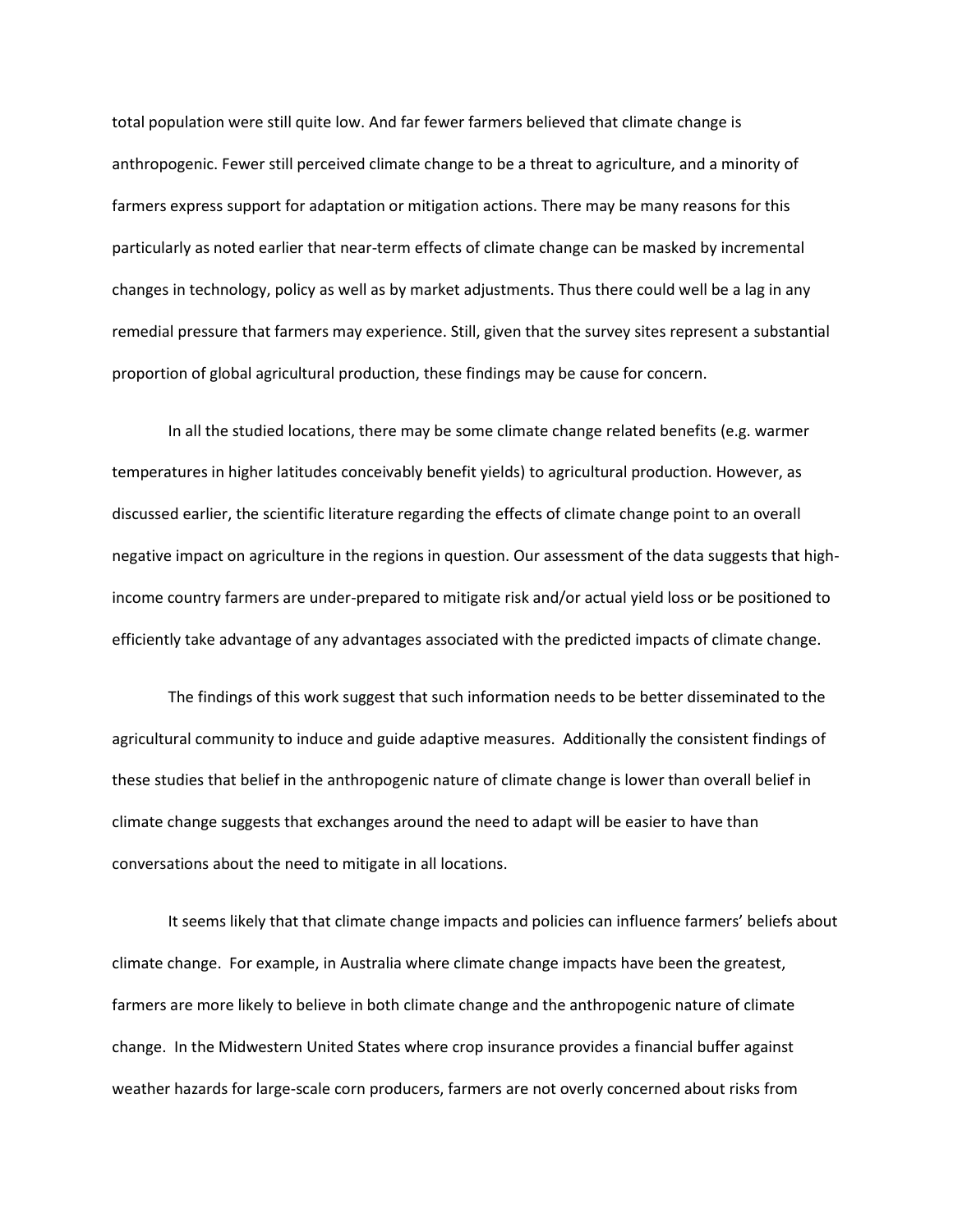climate change. This result suggests that these climate change impact signals in some regions could be moderated by technology, policy, and market related drivers. In New Zealand and California where there are actual policies addressing climate change, farmers are least likely to believe that climate change is occurring. Further study is still warranted, however, to clearly determine a link between the influence of policy and climate change impacts on farmers' beliefs.

There are a couple of ways that comparative studies like this might be improved in the future. Clearly, there should be more location-specific information concerning risk perceptions, which address attitudes towards adaptation strategies. These strategies will be location specific but can be generalized across countries with similar agricultural conditions as the highly industrialized systems presented here. Secondly, there would be some mileage in exploring the influence and 'feedback' mechanisms of climate change beliefs in policy makers and how these shape the 'cultural' aspects of climate change within these different locations.

Finally, this paper has attempted to collate the results from a number of questionnaires representing different regions. It is clear that conclusions would be stronger if the same questions had been asked in each survey, which is challenging to undertake. For instance, in order to develop a consistent set of questions, localized cultural norms would have to be considered. However, this process had already been applied between the California and New Zealand case studies showing significant similarities across both regions. Accordingly, we believe that implementing a core set of questions across different regions would increase our understanding of how farmers across high-income countries perceive climate change. These core questions should cover general beliefs and risk perceptions towards farming and climate change, as well as responsibility towards practices which may mitigate greenhouse gas emission.

### **6. References**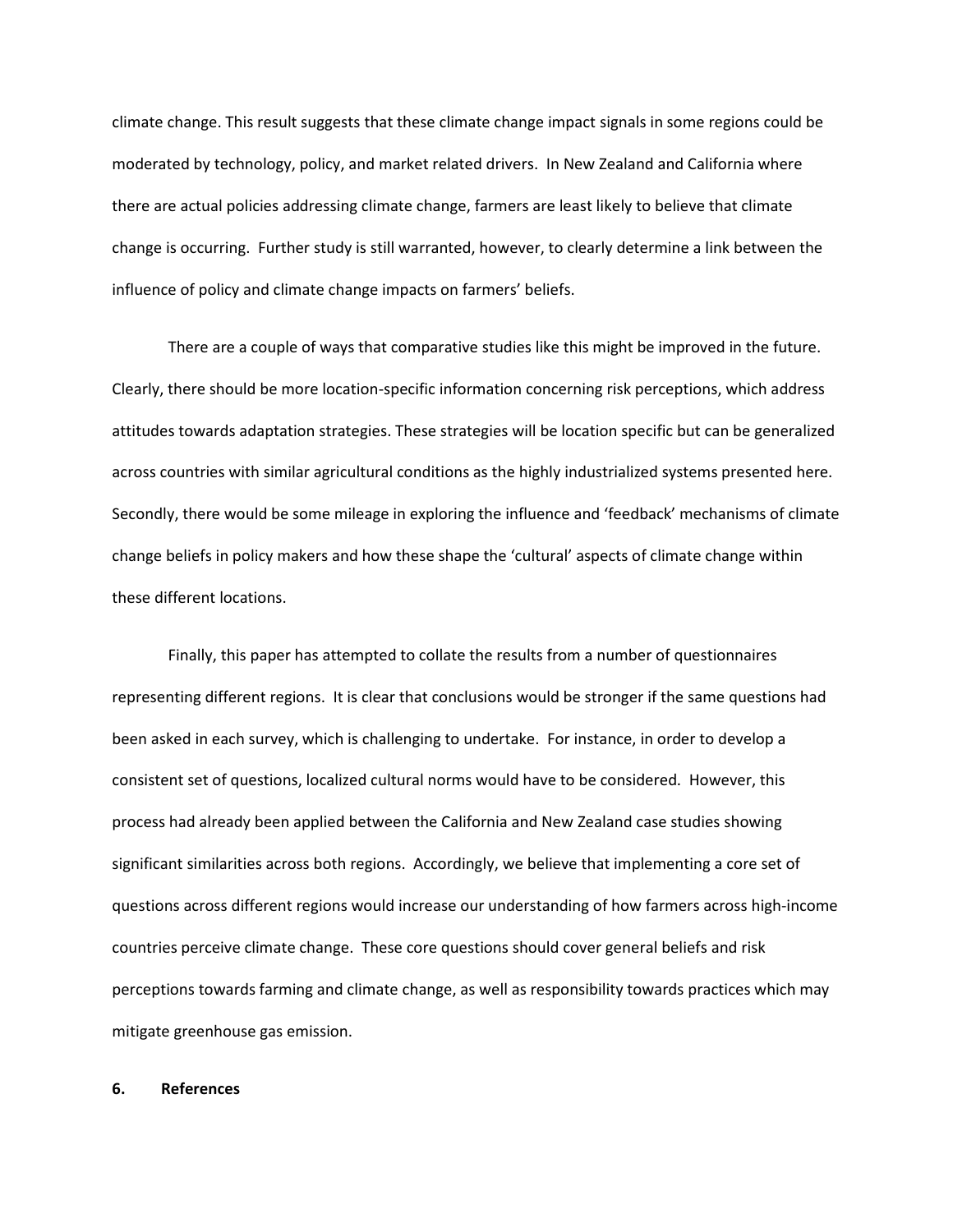- Adger WN, Arnell NW, Tompkins EL (2005) Successful adaptation to climate change across scales. Global Environmental Change 15, no. 2: 77–86.
- Andresen JA, Alagarswamy G, Guentchev G, Perdinan, Piromsopa K, Pollyea A, Van Ravensway J, Winkler JA (2013) Potential impacts of climate on row crop production in the Great Lakes Region, Chapter 6. Climate Change in the Midwest Impacts, Risks, Vulnerability, and Adaptation, pp. 82-91.
- Arbuckle GJ, Prokopy LS, Haigh T, Hobbs J, Knoot T, Knutson C, Loy A et al. (2013) Climate change beliefs, concerns, and attitudes toward adaptation and mitigation among farmers in the Midwestern United States. Climatic Change 117, no. 4: 943–950.
- Barnes AP, Willock J, Hall C, Toma L (2009) Farmer perspectives and practices regarding water pollution control programmes in Scotland. Agricultural Water Management. 96:1715-1722.
- Barnes A, Toma L (2012). A typology of dairy farmer perceptions towards climate change. Climatic Change 112:507-522.
- Barnett C, Hossell J, Perry M, Procter C, and Hughes G (2006) A handbook of climate trends across Scotland. SNIFFER project CC03, Scotland & Northern Ireland Forum for Environmental Research, pp. 66.
- Barnett TP, Pierce DW, Hidalgo H, Bonfils C, Santer B, Das T, Bala G, Wood A, Nozawa T, Mirin A, Cayan D, Dettinger M (2008) Human-induced changes in the hydrology of the western United States. *Science*, 316(102): 1080–1083.
- Beddington J, Asaduzzaman M, Clark M, Fernández A, Guillou M, Jahn M, Erda L, Mamo T, Van Bo N, Nobre CA, Scholes R, Sharma R, Wakhungu J (2012) Achieving food security in the face of climate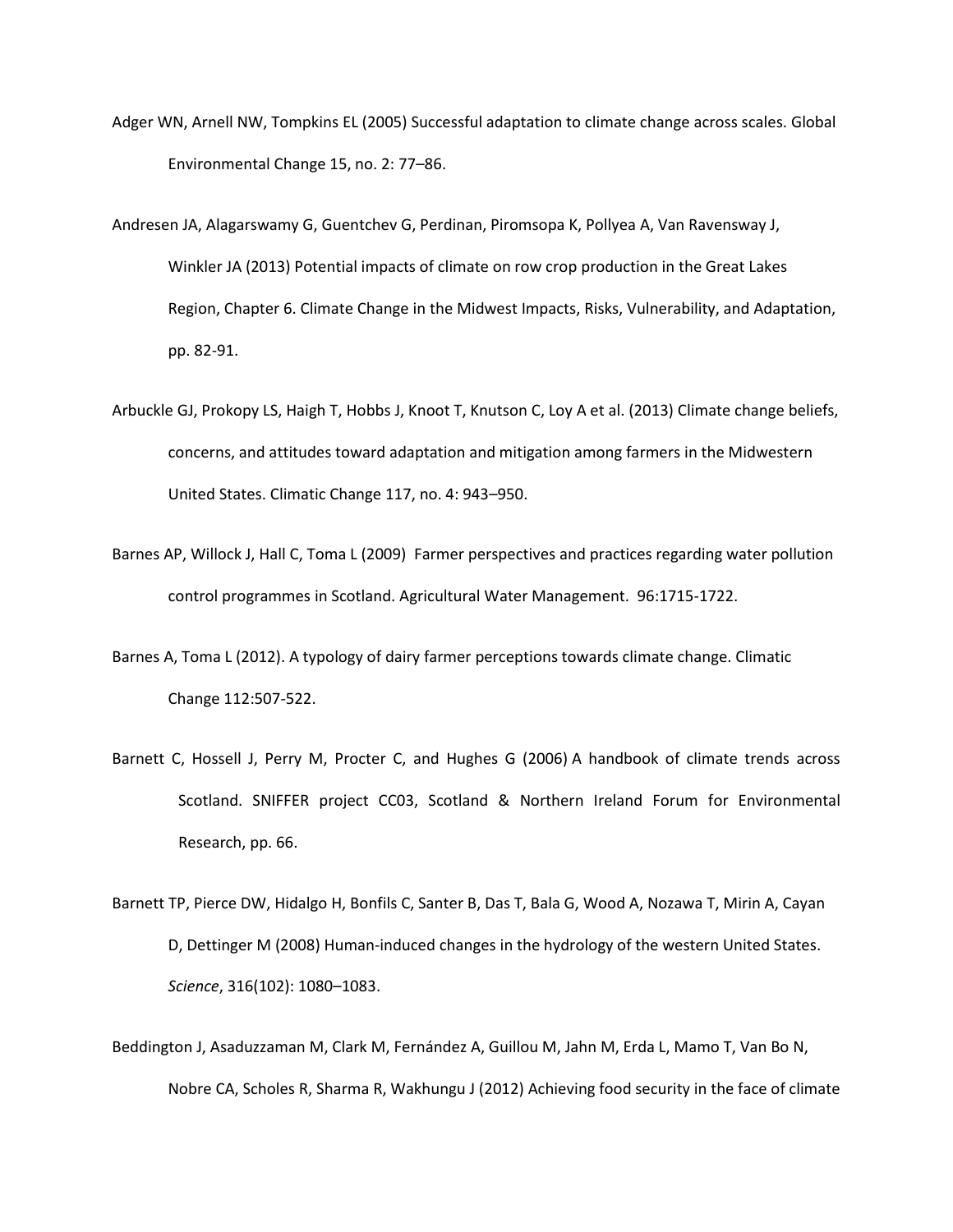change: final report from the commission on sustainable agriculture and climate change*.* Copenhagen, Denmark: CGIAR Research Program on Climate Change, Agriculture and Food Security (CCAFS).

Brekke L, Dettinger M, Maurer E, Anderson M (2008) Significance of model credibility in estimating climate projection distributions for regional hydroclimatological risk assessments. Climatic Change, 89(3):371–394.

Brown M, Funk C (2008) Food Security Under Climate Change. Science 319: 580–581.

- Bryant CR, Smit B, Brklacich M, Johnston TR, Smithers J, Chiotti Q, Singh B (2000) Adaptation in Canadian agriculture to climatic variability and change. Climatic Change 45: 181-201.
- California Department of Water Resources. (2008) Managing an uncertain future: climate change adaptation strategies for California's water. California Department of Water Resources, Sacramento, CA.
- CARB (California Air Resources Board). (2008) Climate change proposed scoping plan. Sacramento, CA: California Environmental Protection Agency, Air Resources Board.
- CARB (California Air Resources Board). (2013) California Greenhouse Gas Inventory for 2000-2011 by Category as Defined by the 2008 Scoping Plan, Sacramento, CA: California Environmental Protection Agency, Air Resources Board. Available at: http://www.arb.ca.gov/cc/inventory/data/tables/ghg\_inventory\_scopingplan\_00-11\_2013-08- 01.pdf
- Cayan DR, Maurer EP, Dettinger MD, Tyree M, Hayhoe K (2008) Climate change scenarios for the California region. *Climatic Change*, 87(1): S21–S42.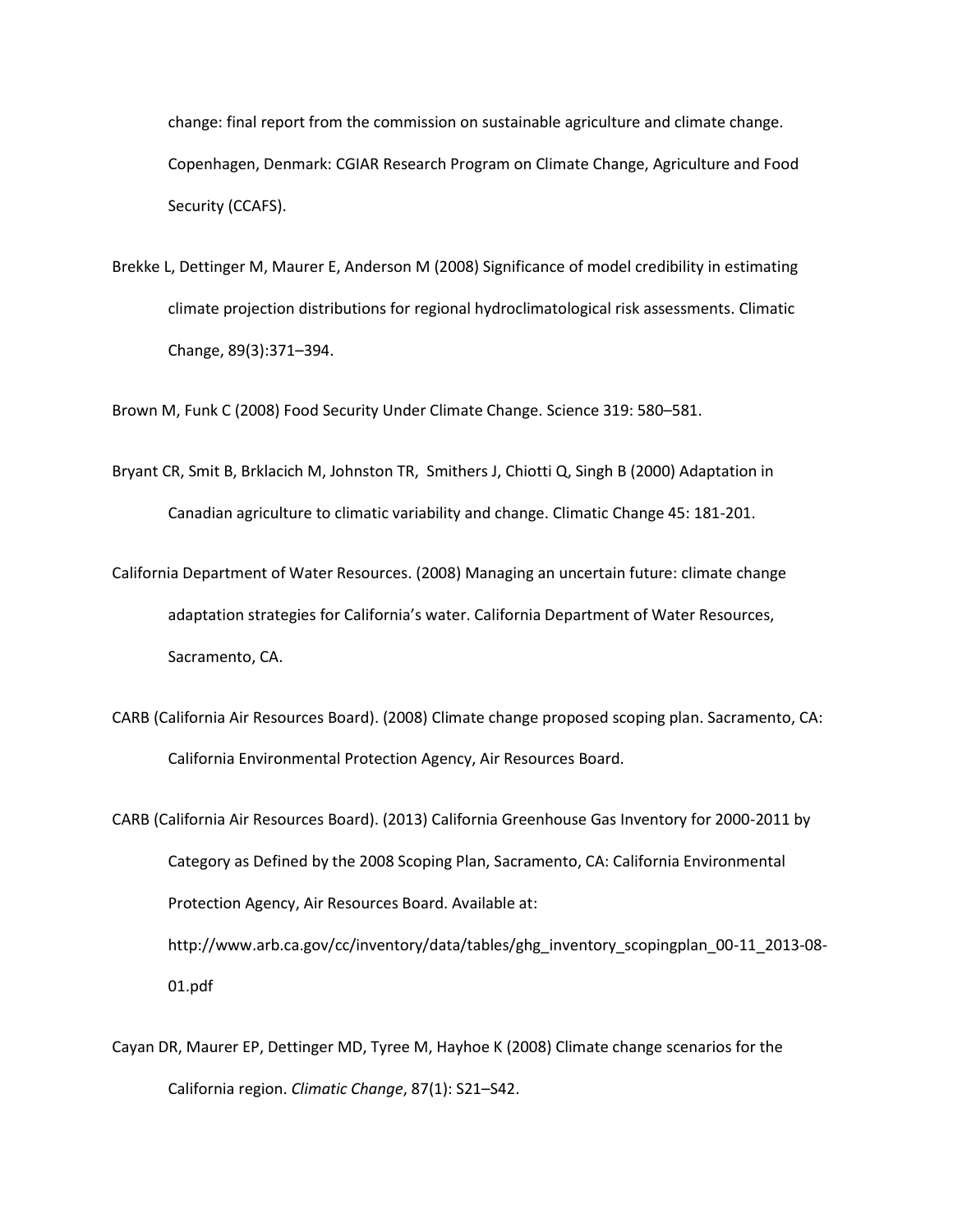- Cayan DR, Das T, Pierce DW, Barnett TP, Tyree M, Gershunov A (2010) Hydrology of the early 21st century Southwest drought: possible harbinger of future decades. *Proceedings of the National Academy of Sciences of the United States of America*, 107(50): 21271–22126.
- Chaplin-Kramer R, George MR (2013) Effects of Climate Change on Range Forage Production in the San Francisco Bay Area. PLoS ONE 8(3): e57723.
- Clark AJ, Nottage RAC, Wilcocks L, Lee JM, Burke C, Kalaugher E, Roche J, Beukes P, Lieffering M, Newton PCD, Li FY, Vibart R, Teixeira EI, Brown HE, Fletcher AL, Hernandex-Ramirez G, Soltani A, Viljanen-Rollinson S, Horrocks A, Johnstone P, Clothier B, Hall A, Green S, Dunningham A, Kirschbaum MUF, Meason D, Payn T, Collins DBG, Woods RA, Rouse H, Duncan M, Snelder T, Cowie B. (2012) Impacts of climate change on land-based sectors and adaptation options. Clark AJ, Nottage RAC, Hansford D (eds). Stakeholder Report to the Sustainable Land Management and Climate Change Adaptation Technical Working Group. Ministry for Primary Industries. pp. 76.
- Climate Change Response (Emissions Trading and Other Matters). Amendment Act (2012) Public Act No 89. November 13, 2012.
- Coumou D, Rahmstorf S (2012) A Decade of Weather Extremes. Nature Climate Change*,* 2, 491- 496.CSIRO & BoM. 2007. Climate change in Australia: Technical report 2007. CSIRO, Melbourne.
- CSIRO. (2011) Baseline Survey of Australian attitudes to climate change: PRELIMINARY REPORT. Leviston, Z. and Walker, I.A. Social & Behavioural Sciences Research Group (online) [http://www.csiro.au/en/Outcomes/Climate/Adapting/Annual-Survey-of-Australian-Attitudes-to-](http://www.csiro.au/en/Outcomes/Climate/Adapting/Annual-Survey-of-Australian-Attitudes-to-Climate-Change.aspx)[Climate-Change.aspx](http://www.csiro.au/en/Outcomes/Climate/Adapting/Annual-Survey-of-Australian-Attitudes-to-Climate-Change.aspx)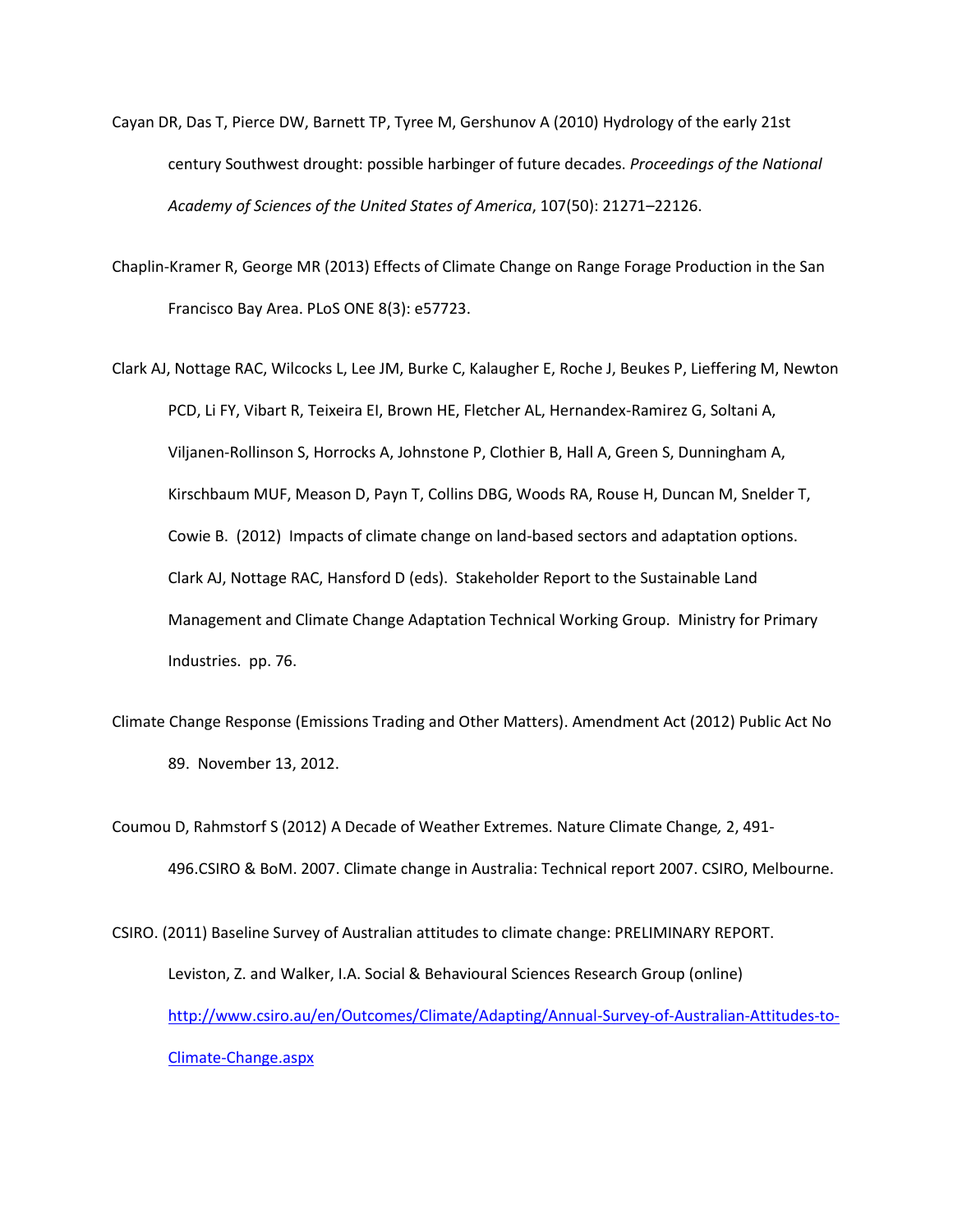- Department of Industry, Innovation, Climate Change, Science, Research and Tertiary Education. (2013) The carbon farming initiative (online) http://www.climatechange.gov.au/reducingcarbon/carbon-farming-initiative.
- Dwyer J, Clark M, Kirwan J et al. (2008) Review of Rural Development Instruments: DG Agri project 2006- G4-10. European Commission, Brussels.

Garnaut R (2011) The Garnaut review 2011: Australia in the global response to climate change. Cambridge University Press.

- Gbetibouo GA (2009). Understanding farmers' perceptions and adaptations to climate change and variability: the case of the Limpopo Basin, South Africa, IFPRI. Discussion Paper. Washington, DC: International Food Policy Research Institute.
- Gramig B, Barnard JB, Prokopy LS (2013) Farmer beliefs about climate change and carbon sequestration incentives. Climate Research*.* 56: 157-167.
- Gwimbi P (2009) Cotton farmers' vulnerability to climate change in Gokwe District (Zimbabwe): impact and influencing factors. J Disaster Risk Stud 2: 81-92.
- Haden VR, Niles MT, Lubell M, Perlman J, Jackson LE (2012) Global and Local Concerns: What Attitudes and Beliefs Motivate Farmers to Mitigate and Adapt to Climate Change? PLoS ONE 7, no. 12: e52882.
- Haden VR, Dempsey M, Wheeler S, Salas W., Jackson LE (2013) Use of local greenhouse gas inventories to prioritise opportunities for climate action planning and voluntary mitigation by agricultural stakeholders in California. Journal of Environmental Planning and Management 56, no. 4: 553– 571.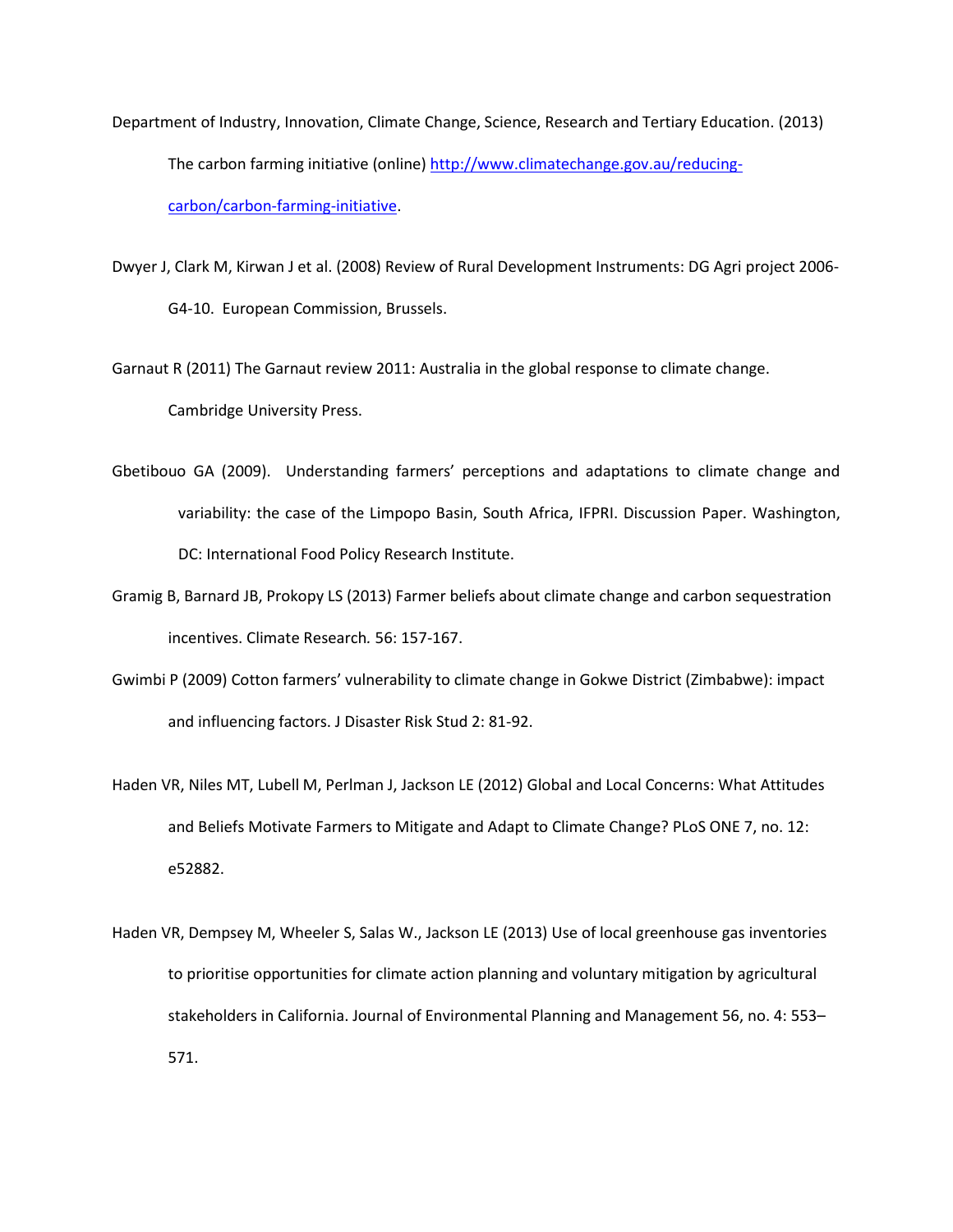Harrington LMB, Lu M. (2002) Beef feedlots in southwestern Kansas: local change, perceptions and the global change context. Global Environmental Change. 273-282.

Hawkes Bay Regional Council. (online[\) http://www.hbrc.govt.nz/Pages/default.aspx](http://www.hbrc.govt.nz/Pages/default.aspx)

- Hogan A, Berry HL, Ng SP, Bode A (2011) Decisions made by farmers that relate to climate change. Agricultural Science, Vol. 23, No. 1: 36-39.
- Holt CA, Shobe WM (2013) Investigation of the effects of emission market design on the market-based compliance mechanism of the California cap on greenhouse gas emissions (No. 2013-01). Center for Economic and Policy Studies.
- Howden SM, Soussana JF, Tubiello FN, Chhetri N, Dunlop M, Meinke H (2007) Adapting agriculture to climate change. Proceedings of the National Academy of Sciences*, 104*(50), 19691-19696.
- IPCC. (2007) Climate change 2007: Synthesis report, summary for policymakers. In RK Pachauri & A Reisinger. (Eds.), Contribution of Working Groups I, II and III to the Fourth Assessment Report of the Intergovernmental Panel on Climate Change. Geneva: Intergovernmental Panel on Climate Change.
- Jackson L, Haden VR, Hollander AD, Lee H, Lubell M, Mehta VK, O'Geen T, Niles M, Perlman J, Purkey D, Salas W, Sumner D, Tomuta M, Dempsey M, Wheeler SM (2012) Adaptation Strategies for Agricultural Sustainability in Yolo County, California. California Energy Commission, 183 p, Publication number CEC-500-2011-031.
- Kingwell R (2006). Climate change in Australia: agricultural impacts and adaptation. *Australian Agribusiness Review*, *14*(1).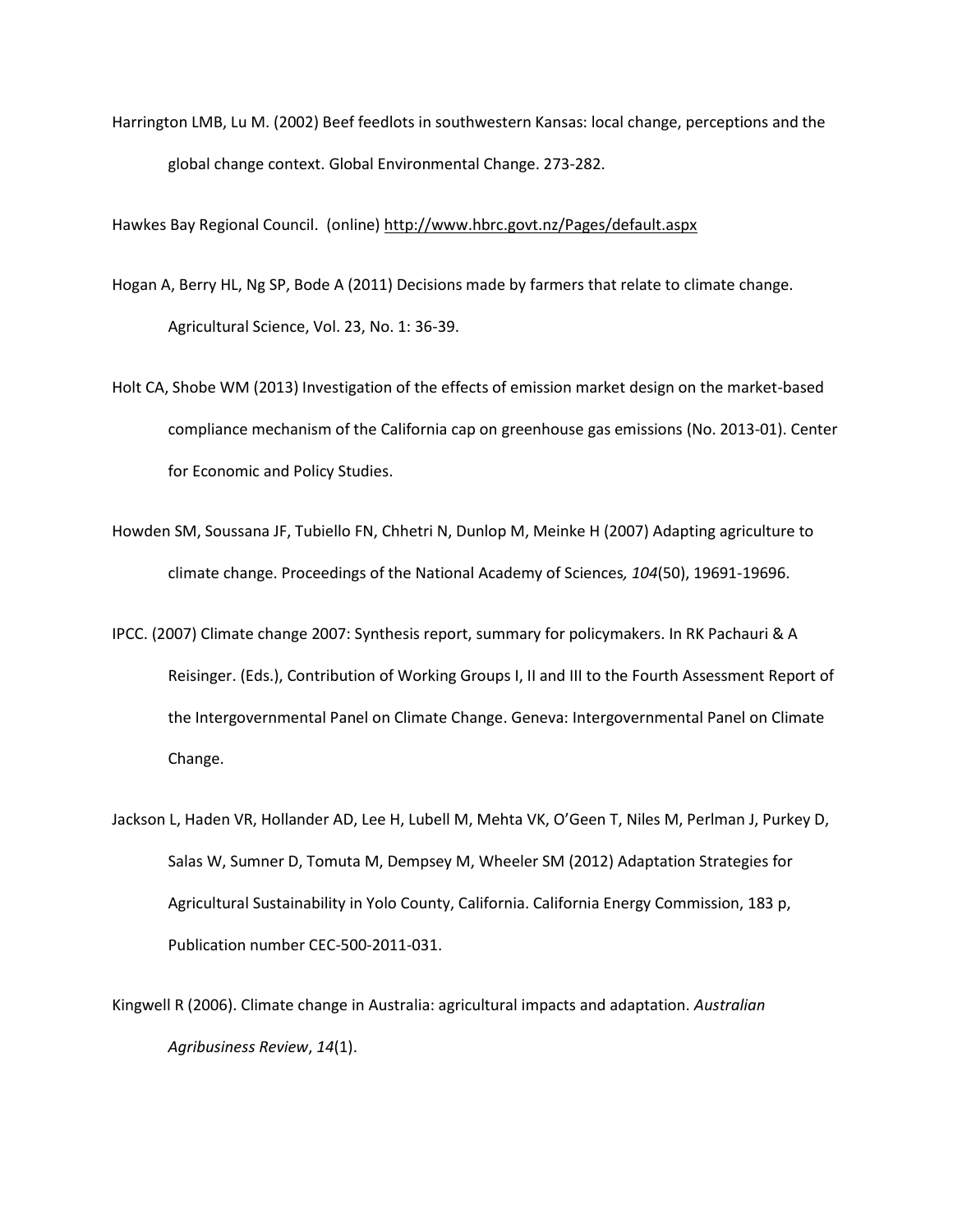- Krosnick J, Holbrook A, Lowe L, Visser P (2006) The origins and consequences of democratic citizens' policy agendas: A study of popular concern about global warming. Climatic Change. 77:7-43.
- Lal R, Delgado JA, Groffman PM, Millar N, Dell C, Rotz A. (2011) Management to mitigate and adapt to climate change. Journal of Soil and Water Conservation 66, no. 4: 276–285.
- Leiserowitz A (2006) Climate change risk perception and policy preferences: The role of affect, imagery, and values. Climatic Change. 77:45-72.
- Lobell DB, Cahill KN, Field CB (2007) Historical effects of temperature and precipitation on California crop yields. *Climatic Change*, 81: 187-203.
- Lobell DB, Field CB, Cahill KN, Bonfils C (2006) Impacts of future climate change on California perennial crop yields: Model projections with climate and crop uncertainties. Agricultural and Forest Meteorology 141: 208-218.
- Lobell DB, Field CB (2007) Global scale climate–crop yield relationships and the impacts of recent warming. Environmental Research Letters 2, no. 1: 014002.
- Lobell DB, Burke MB, Tebaldi C, Mastrandrea MD, Falcon WP, Naylor RL (2008) Prioritizing climate change adaptation needs for food security in 2030. Science 319, no. 5863: 607–610.
- Lobell DB, Gourdji SM (2012) The influence of climate change on global crop productivity. Plant Physiology 160, no. 4: 1686–1697.
- Maddison DJ (2007) The perception of and adaptation to climate change in Africa. World Bank Policy Research Working Paper No. 4308.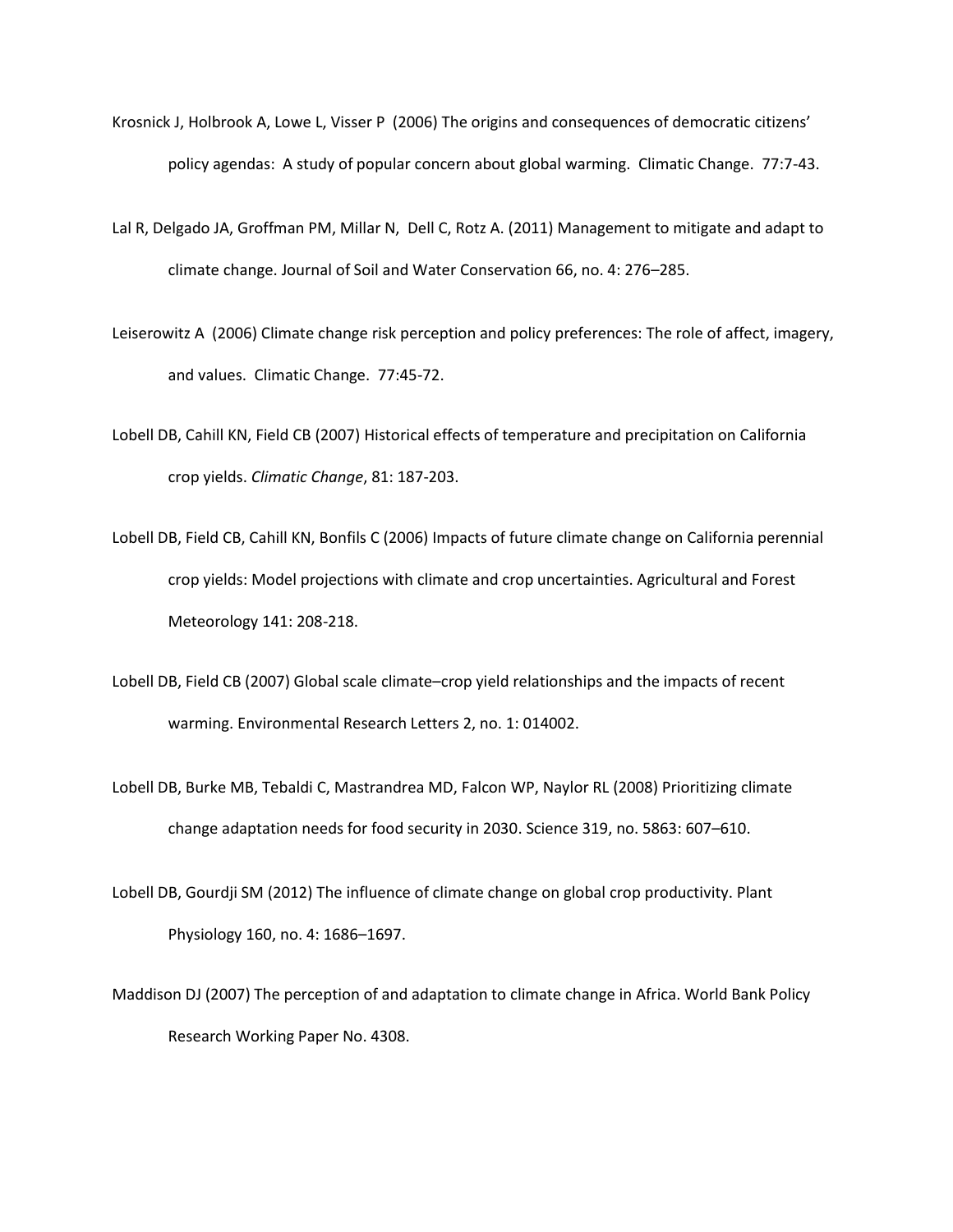Malcolm S, Marshall E, Aillery M, Heisey P, Livingston M, Day-Rubenstein K (2012) Agricultural adaptation to a changing climate: economic and environmental implications vary by U.S. region, ERR-136, U.S. Department of Agriculture, Economic Research Service, July 2012.

Marlborough District Council. Marlborough Region Land and Water Areas (online)

[http://www.marlborough.govt.nz/About-Marlborough/Regional-Information/Land-Areas.aspx;](http://www.marlborough.govt.nz/About-Marlborough/Regional-Information/Land-Areas.aspx)

Mertz O, Mbow C, Reenberg A, Diouf A (2009). Farmers' perceptions of climate change and agricultural adaptation strategies in Rural Sahel. [Environmental Management](http://www.springerlink.com/content/100370/?p=368939d4885f409399ee53efb161e200&pi=0) [43,](http://www.springerlink.com/content/100370/?p=368939d4885f409399ee53efb161e200&pi=0) 804-816

McCarl BA (2010) Analysis of climate change implications for agriculture and forestry: an interdisciplinary effort. Climatic Change, 100, no. 1: 119-124.

National Institute for Water and Atmosphere. 2008. Climate Change Projections for New Zealand (online)

[http://www.niwa.co.nz/sites/default/files/import/attachments/IPCC\\_08\\_report\\_02s.pdf](http://www.niwa.co.nz/sites/default/files/import/attachments/IPCC_08_report_02s.pdf)

- New Zealand Ministry for Agriculture and Forestry. (2011) A Guide to Reporting for Agricultural Activities Under the New Zealand Emissions Trading Scheme.
- New Zealand Ministry for Environment. (2008) Climate change effects and impacts assessment. A Guidance Manual for Local Government in New Zealand. 2<sup>nd</sup> Edition. Prepared by Mullan, B., Wratt, D., Dean, S., Hollis, M., Allan, S., Williams, T., Kenny, G. National Institute for Water and Atmosphere Client Report WLG2007/62. pp. 156

New Zealand Ministry for the Environment. (2012b) Forestry in the Emissions Trading Scheme (online) <http://www.climatechange.govt.nz/emissions-trading-scheme/participating/forestry/>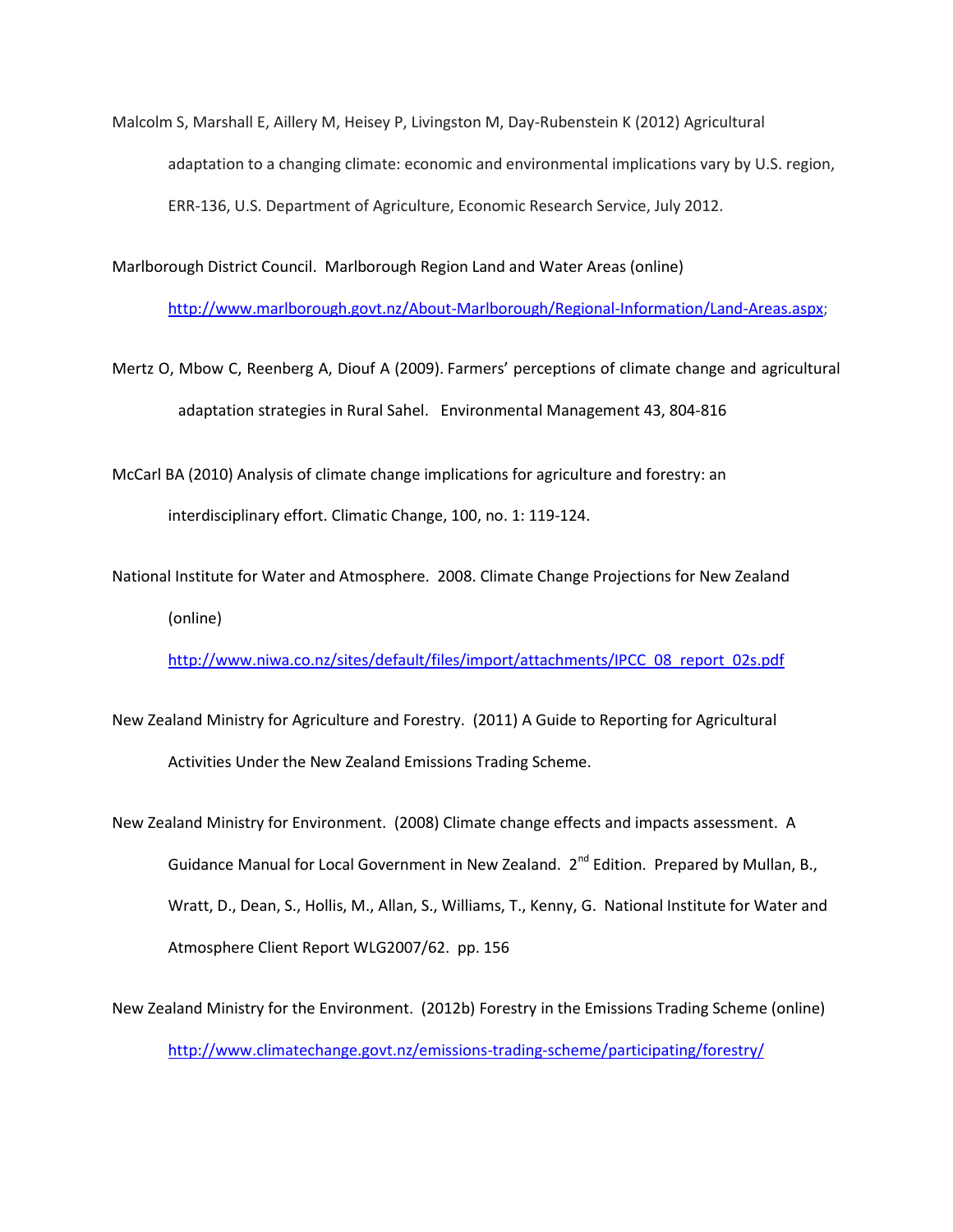New Zealand Ministry for Primary Industries. (2013) Agriculture and the Emissions Trading Scheme (online)<http://www.mpi.govt.nz/agriculture/agriculture-ets>

Nicholls N (2004) The changing nature of Australian droughts. Climatic Change 63: 323–36.

- Niemeier DA, Rowan D. (2009) From kiosks to megastores: the evolving carbon market. California Agriculture, 63(2): 96–103.
- Nigg J M, Mileti D (2002) Natural hazards and disasters. In R. E. Dunlap & W. Michelson (Eds.), Handbook of Environmental Sociology pp. 272-294. Westport, CT: Greenwood Press.
- Niles MT, Lubell M, Haden VR (2013a) Perceptions and responses to climate policy risks among California farmers. Global Environmental Change. 23: 1752-1760.
- Niles MT, Brown M, Dynes R, Lubell M (2013b) Understanding New Zealand and California farmer attitudes to climate change policy. Presentation at the New Zealand Climate Change Conference (online) [http://www.nzcccconference.org/images/custom/niles,\\_meredith-\\_ok.pdf](http://www.nzcccconference.org/images/custom/niles,_meredith-_ok.pdf)
- Niles MT, Lubell M, Brown M (2015) How limiting factors drive agricultural adaptation to climate change. Agriculture, Ecosystems and Environment. 200 (1): 178-185.
- OECD/Food and Agriculture Organization of the United Nations (2013) OECD-FAO Agricultural Outlook 2013. OECD Publishing. DOI:10.1787/agr\_outlook-2013-en.
- Olmstead J, Klienschmit J (2011). A risky proposition: Crop insurance and climate change adaptation. Institute for Agriculture and Trade Policy.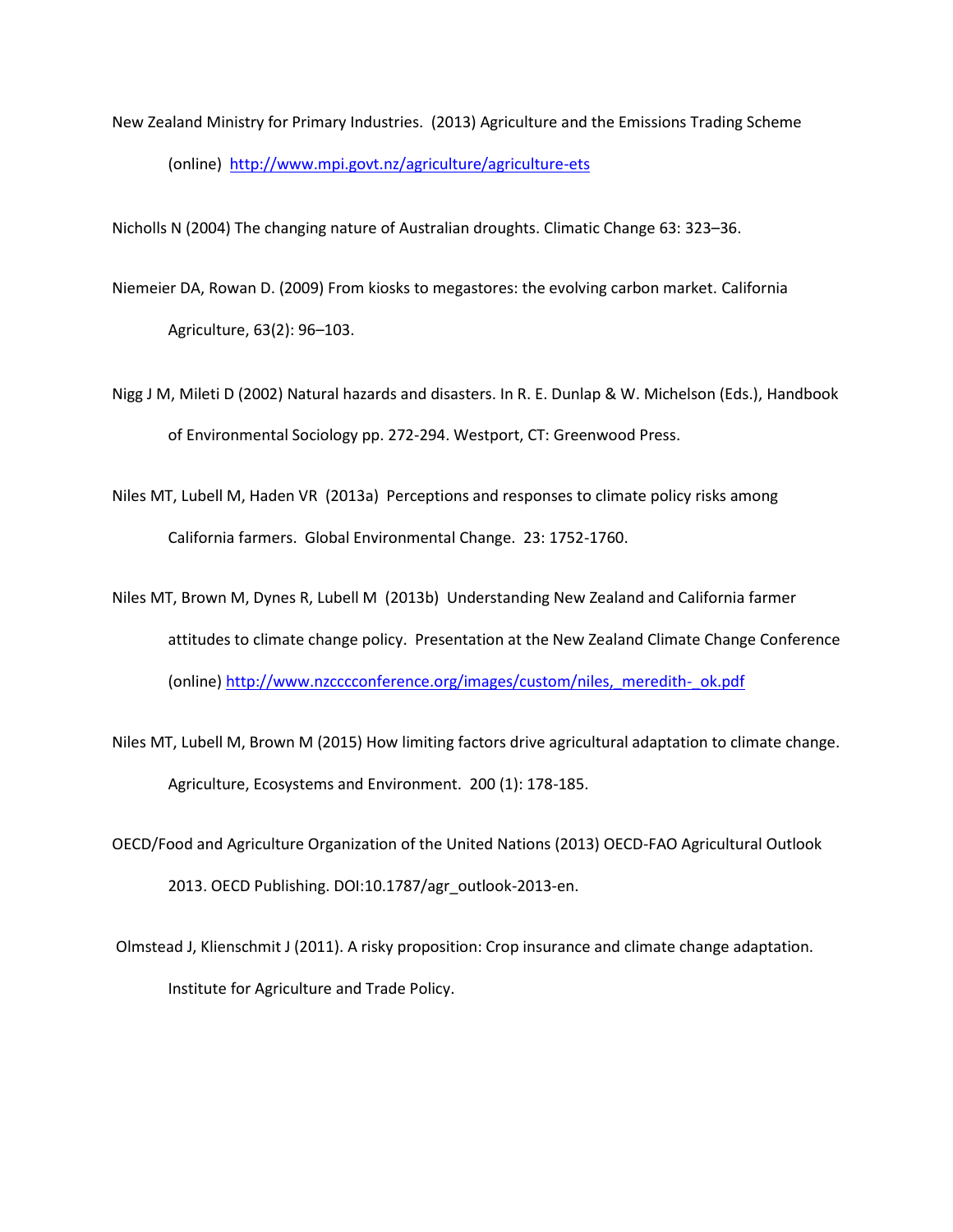- Pryor SC, Barthelmie RJ (2013) Climate change impacts, risks, vulnerability, and adaptation in the midwestern united states: what next? Chapter 17. Climate Change in the Midwest Impacts, Risks, Vulnerablitity, and Adaptation. pp. 230-257.
- Rejesus RM, Mutuc-Hensley M, Mitchell PD, Coble KH, Knight TO (2013) U.S. agricultural producer perceptions of climate change. Journal of Agriculture and Applied Economics: 701-718.
- Rowlinson P (2008) Adapting livestock production systems to climate change temperate zones. Livestock and Global Change conference proceedings, May 2008, Tunisia.
- Rural and Environmental Science and Analytical Services (RESAS) (2013) Results from the June 2012 Agricultural Census. Scottish Government, Edinburgh, UK.
- Schnepf R, Yacobucci B (2013) Renewable Fuel Standard (RFS): Overview and Issues. Washington D.C.: Congressional Research Service.
- Scottish Government (2013) Low carbon Scotland: Meeting our emissions reduction targets 2013-2027. The Second Report on Proposals and Policies.
- Smit B, Skinner MW (2002) Adaptation Options in Agriculture to Climate Change: a Typology. Mitigation and Adaptation Strategies for Global Change 7, no. 1: 85–114.
- Smith, P, Olesen JE (2010) Synergies between the mitigation of, and adaptation to, climate change in agriculture. Journal of Agricultural Science 148, no. 5: 543–552.
- Spence, A , Poortinga W, Pidgeon NF (2012) The psychological distance of climate change. Risk Analysis 32, no.6: 957-972.

Statistics New Zealand (2012) Census of agriculture. Agricultural Area in Hectares by Usage and Region.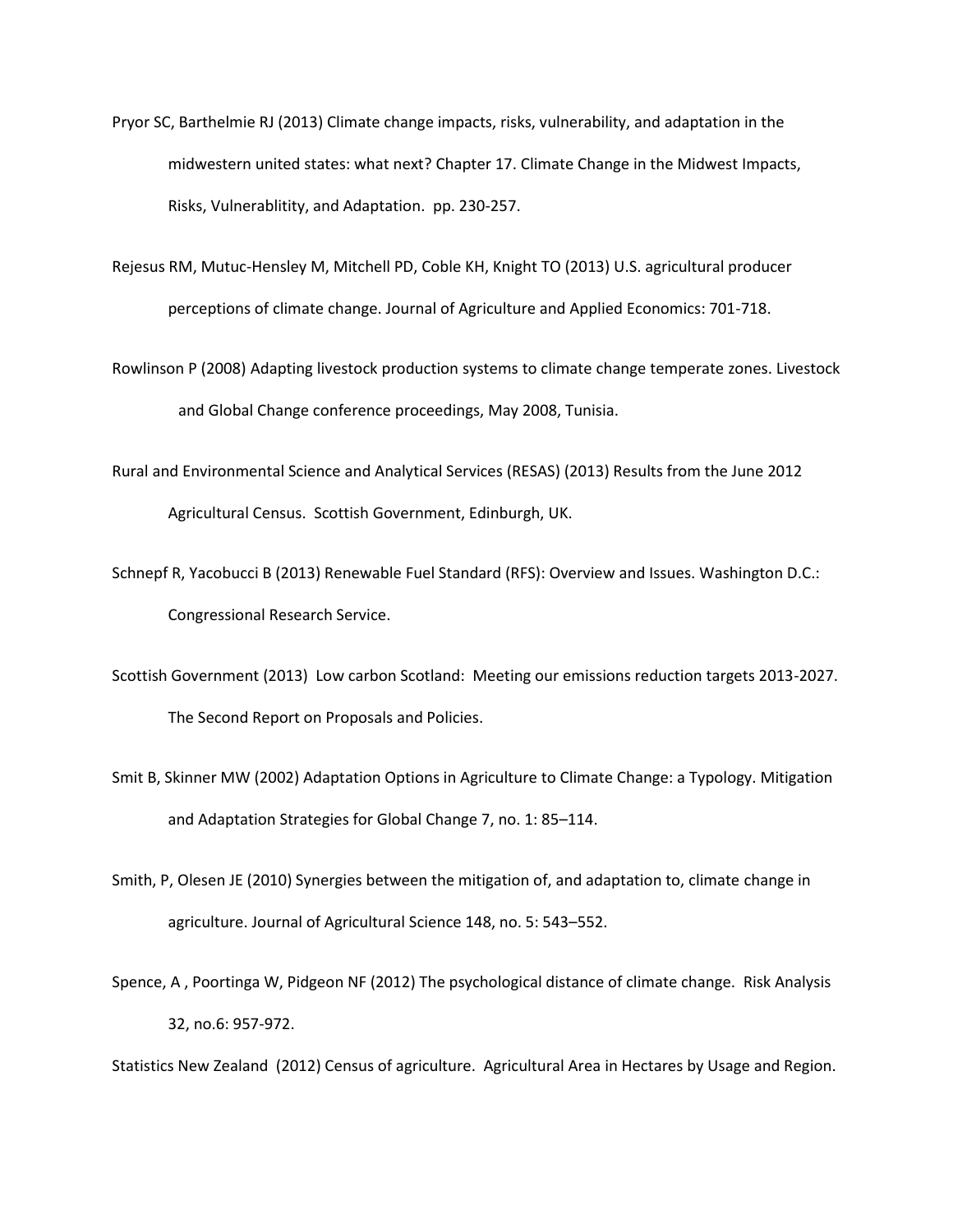Stubbs M (2010) Biomass crop assistance program (BCAP): status and issues. Washington D.C.: Congressional Research Service.

Stuff New Zealand Business Day. (2010) Petrol Prices Rise as ETS Starts to Bite (online)

[http://www.stuff.co.nz/business/industries/3873271/Petrol-prices-rise-as-ETS-starts-to-bite.](http://www.stuff.co.nz/business/industries/3873271/Petrol-prices-rise-as-ETS-starts-to-bite)

Thornton PK, van de Steeg J, Notenbaert A, Herrero M (2009) The impacts of climate change on livestock and livestock systems in developing countries: A review of what we know and what we need to know. Agricultural Systems 101, 113-127.

USDA Farm Service Agency (FSA) (2013) BCAP biomass crop assistance program energy feedstocks from farmers and foresters. Washington DC.

USDA-NASS (U.S. Department of Agriculture National Agricultural Statistics Service) (2009) 2007 census of agriculture. Washington, DC: U.S. Department of Agriculture National Agricultural Statistics Service.

USEPA.(2013) Inventory of U.S. greenhouse gas emissions and sinks: 1990-2011. Washington, DC: US Environmental Protection Agency.

Walthall CL, Hatfield J, Backlund P, Lengnick L, Marshall E, Walsh M, Adkins S, Aillery M, Ainsworth EA, Ammann C, Anderson CJ, Bartomeus I, Baumgard LH, Booker F, Bradley B, Blumenthal DM, Bunce J, Burkey K, Dabney SM, Delgado JA, Dukes J, Funk A, Garrett M, Glenn DA, Grantz D, Goodrich S, Hu RC, Izaurralde RAC, Jones S.H., Kim ADB, Leaky K, Lewers K, Mader TL, McClung A, Morgan J, Muth DJ, Nearing M, Oosterhuis DM, Ort D, Parmesan C, Pettigrew WT, Polley W, Rader R, Rice C, Rivington M, Rosskopf E, Salas WA, Sollenberger LE, Srygley R, Stöckle C, Takle ES, Timlin D, White JW, Winfree R, Wright-Morton L, Ziska, LH (2012) Climate change and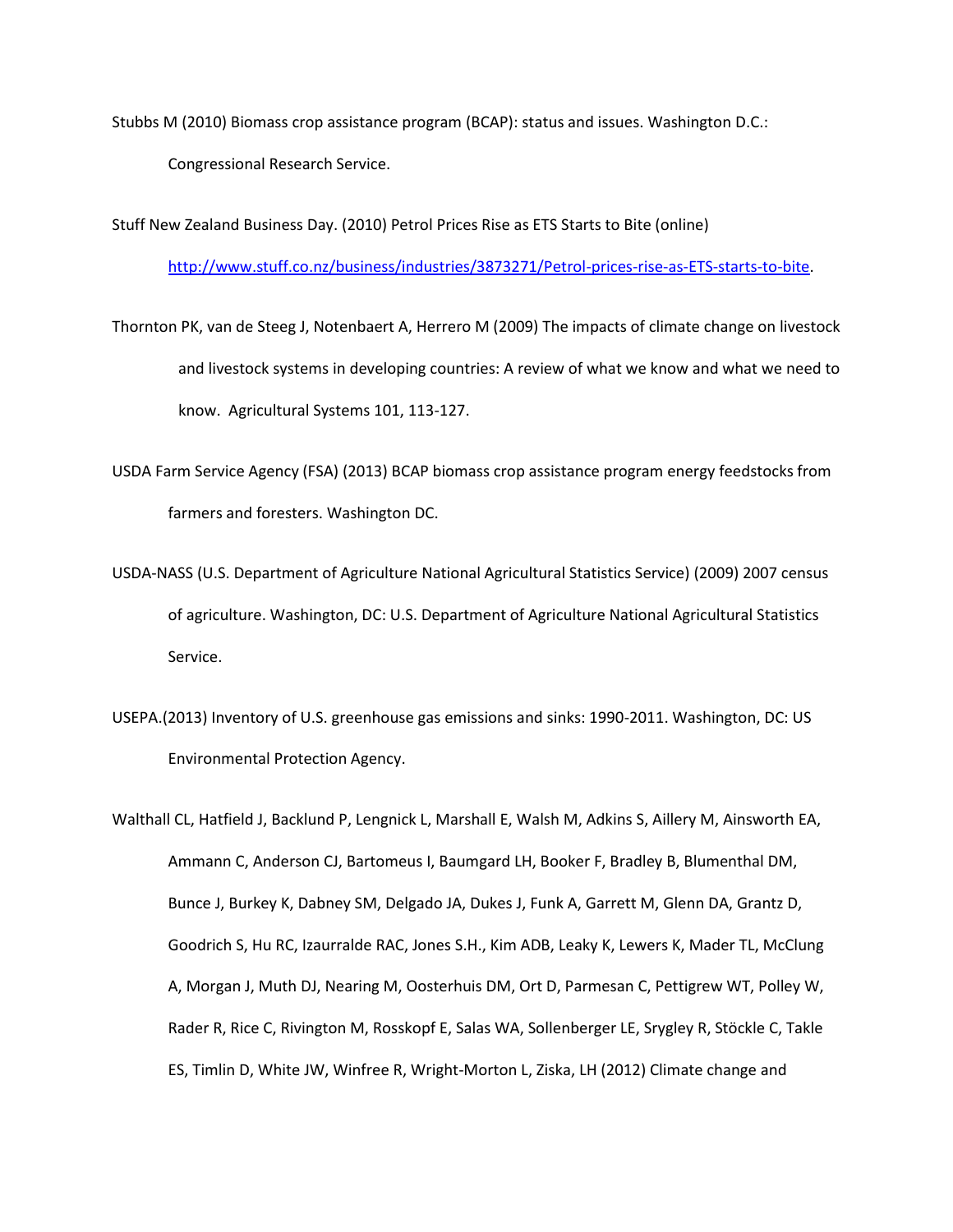agriculture in the United States: effects and adaptation. USDA Technical Bulletin 1935.

Washington, D.C. 186 pages (online)

[http://www.usda.gov/oce/climate\\_change/effects\\_2012/CC%20and%20Agriculture%20Report%](http://www.usda.gov/oce/climate_change/effects_2012/CC%20and%20Agriculture%20Report%20%2802-04-2013%29b.pdf) [20%2802-04-2013%29b.pdf](http://www.usda.gov/oce/climate_change/effects_2012/CC%20and%20Agriculture%20Report%20%2802-04-2013%29b.pdf)

Weinberg M, Meybeck A, Lankoski J, Redfern S, Azzu N, Gitz V (2012). Agricultural response to a changing climate: the role of economics and policy in the United States of America. In *Building resilience for adaptation to climate change in the agriculture sector. Proceedings of a Joint FAO/OECD Workshop, Rome, Italy, 23-24 April 2012.* (pp. 345-346). Food and Agriculture Organization of the United Nations (FAO).

- Wheeler S, Zuo A, Bjornlund H (2013) Farmers' climate change beliefs and adaptation strategies for a water scarce future in Australia. Global Environmental Change: 537-547.
- White EM, Latta G, Alig RJ, Skog KE, Adams DM (2013). Biomass production from the US forest and agriculture sectors in support of a renewable electricity standard. Energy Policy.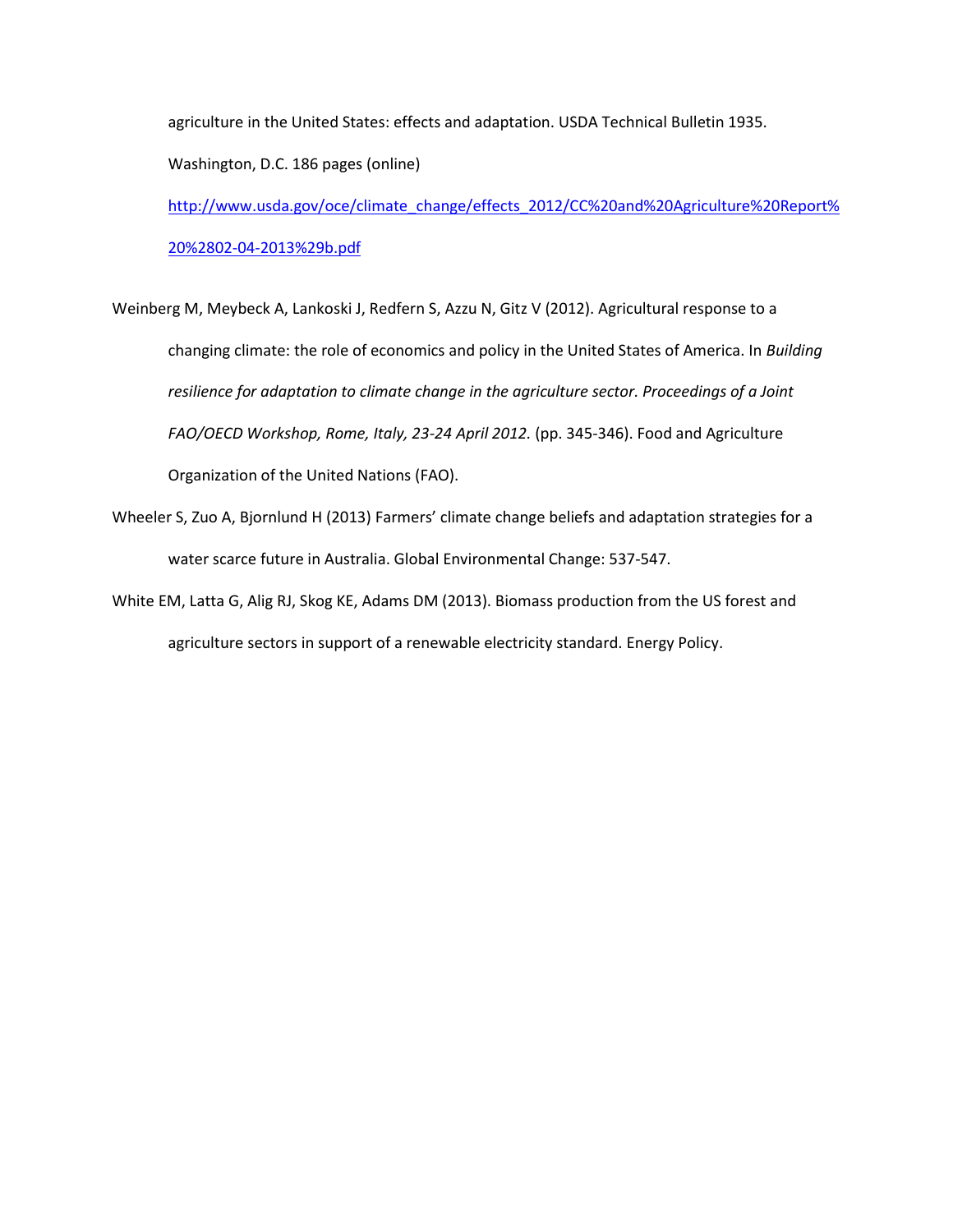# **Table 1. Comparison of Study Locations across Key Variables**

|                                              | US - California  | <b>US - Midwest</b>      | <b>NZ</b> - Marlborough    | NZ-Hawkes Bay              | <b>Australia</b>          | <b>Scotland</b> |
|----------------------------------------------|------------------|--------------------------|----------------------------|----------------------------|---------------------------|-----------------|
| <b>Survey conducted (year)</b>               | 2011             | 2012                     | 2012                       | 2012                       | 2008                      | 2009            |
| <b>Number of Respondents</b>                 | 162              | 4,778                    | 177                        | 313                        | 3,993                     | 551             |
| <b>Geographic Scope of survey</b>            | County           | Regional                 | Regional                   | Regional                   | Nationally representative | Farming         |
| <b>Type of Production System Surveyed</b>    | All (including   | Corn producers with      | All (majority wine)        | All (majority sheep, beef, | All (including row crop,  | Dairy           |
|                                              | grain and field, | greater than 80 acres of |                            | deer)                      | livestock and specialty   |                 |
|                                              | vegetable,       | corn production and      |                            |                            | crops)                    |                 |
|                                              | orchards,        | minimum of US\$100,000   |                            |                            |                           |                 |
|                                              | vineyards and    | gross sales              |                            |                            |                           |                 |
|                                              | horticulture)    |                          |                            |                            |                           |                 |
| <b>Climate Regime</b>                        | Mediterranean    | Temperate                | Temperate                  | Temperate                  | Very mixed                | Temperate       |
| <b>Agricultural Systems</b>                  |                  |                          |                            |                            | Yes                       |                 |
| Percent of GDP from agriculture <sup>1</sup> | $US - 1.1%$      | $US - 1.1%$              | NZ-4.8%                    | NZ - 4.8%                  | Aust. - 4%                | UK-0.7%         |
| Percent of total national or state           | $CA - 7.2%$      | US-6.9%                  | NZ-47.2%                   | NZ-47.2%                   | Aust. $-16^$              | UK - 12%        |
| GHG emissions from                           | US-6.9%          |                          |                            |                            |                           |                 |
| agriculture2                                 |                  |                          |                            |                            |                           |                 |
| <b>Climate Policy Instruments</b>            |                  |                          |                            |                            |                           |                 |
| <b>Regulation-based</b>                      |                  |                          |                            |                            |                           |                 |
| <b>Compliant with Kyoto</b>                  | $US - No$        | <b>No</b>                | Yes at date of survey, but | Yes at date of survey, but | Yes                       | Yes             |
| Protocol                                     | CA - Yes         |                          | did not renew as of        | did not renew as of        |                           |                 |
|                                              |                  |                          | 12/2012                    | 12/2012                    |                           |                 |
| GHG reporting for farmers                    | <b>No</b>        | N <sub>0</sub>           | <b>No</b>                  | <b>No</b>                  | <b>No</b>                 | <b>No</b>       |
| <b>GHG reporting for agricultural</b>        | Yes              | <b>No</b>                | Yes                        | Yes                        | <b>No</b>                 | Yes             |
| processors                                   |                  |                          |                            |                            |                           |                 |
| <b>Economic &amp; Market-based</b>           |                  |                          |                            |                            |                           |                 |
| Govt. incentive programs                     | Yes              | Yes                      | <b>No</b>                  | <b>No</b>                  | Yes                       | Yes             |
| Farm subsidies                               | Yes              | Yes                      | <b>No</b>                  | <b>No</b>                  |                           |                 |
| Market-based climate mitigation              | Yes              | <b>No</b>                | No, but emissions trading  | No, but emissions trading  | <b>No</b>                 | <b>No</b>       |
| program                                      |                  |                          | scheme                     | scheme                     |                           |                 |

<sup>1</sup> Agricultural GDP data is for 2012. Source: CIA Factbook[: https://www.cia.gov/library/publications/the-world-factbook/](https://www.cia.gov/library/publications/the-world-factbook/)

<sup>2</sup> Sources of information for GHG emissions: USEPA 2013; CARB 2013, [http://www.arb.ca.gov/cc/inventory/data/tables/ghg\\_inventory\\_scopingplan\\_00-11\\_2013-08-01.pdf;](http://www.arb.ca.gov/cc/inventory/data/tables/ghg_inventory_scopingplan_00-11_2013-08-01.pdf)

New Zealand Greenhouse Gas Inventory 1990-2011. Ministry for the Environment, [http://www.mfe.govt.nz/publications/climate/greenhouse-gas-inventory-2013/;](http://www.mfe.govt.nz/publications/climate/greenhouse-gas-inventory-2013/) CSIRO, <http://www.csiro.au/science/Carbon-Australian-agriculture>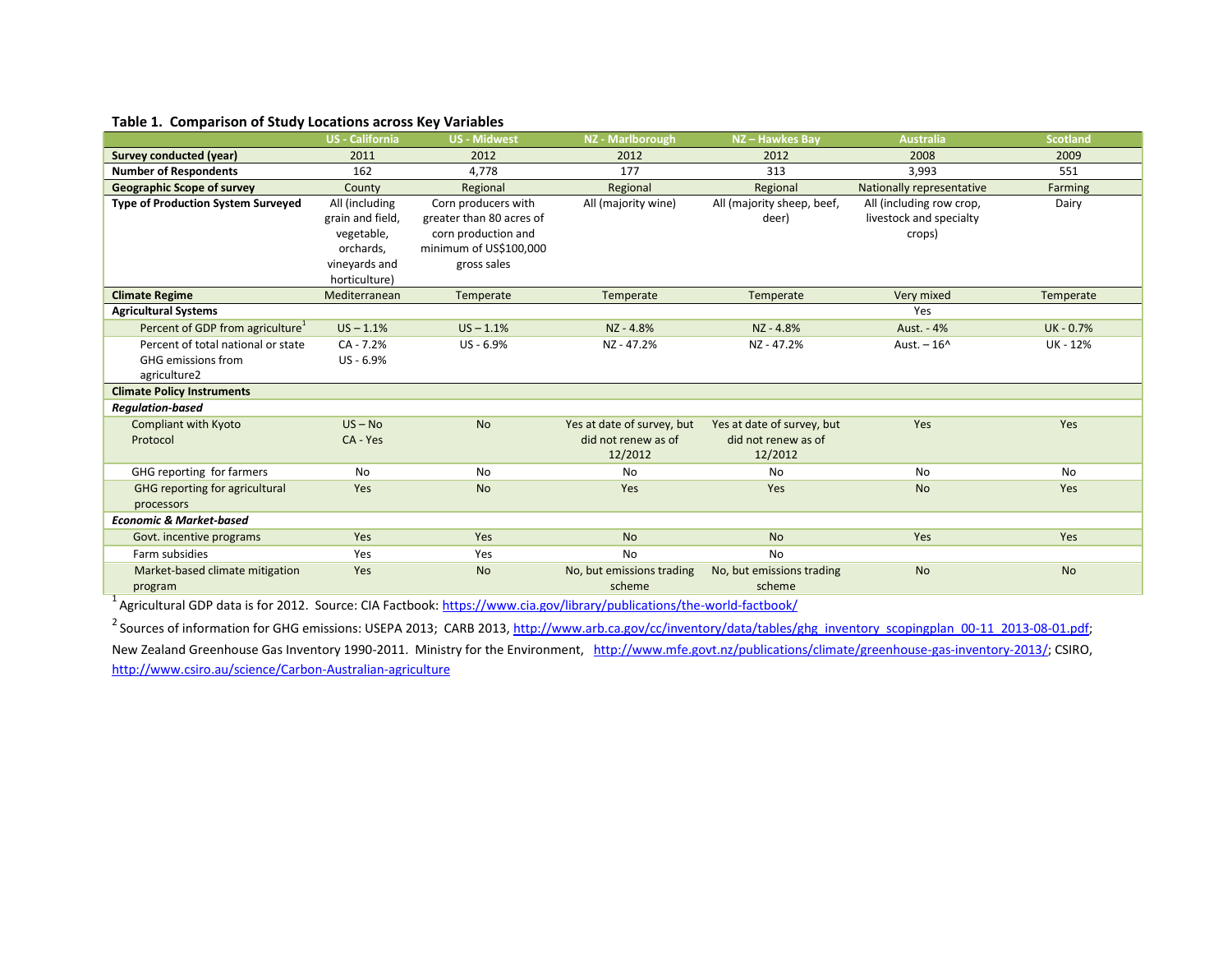# **Table 2: Survey Questions and Results**

|                                    |                                                                                                                                                                           |                                                                                                                                                                                                                                                                                                                                                                                                                 | <b>Percent</b> |  |  |  |  |
|------------------------------------|---------------------------------------------------------------------------------------------------------------------------------------------------------------------------|-----------------------------------------------------------------------------------------------------------------------------------------------------------------------------------------------------------------------------------------------------------------------------------------------------------------------------------------------------------------------------------------------------------------|----------------|--|--|--|--|
| <b>Country</b>                     | <b>Question</b>                                                                                                                                                           | <b>Answer Options</b>                                                                                                                                                                                                                                                                                                                                                                                           | agreement      |  |  |  |  |
| <b>Climate change is occurring</b> |                                                                                                                                                                           |                                                                                                                                                                                                                                                                                                                                                                                                                 |                |  |  |  |  |
| <b>Australia</b>                   | Climate patterns really are changing.                                                                                                                                     | 5 point scale: false - true.                                                                                                                                                                                                                                                                                                                                                                                    | 68%            |  |  |  |  |
| New Zealand $-$ HB                 | The global climate is changing.                                                                                                                                           | 5 point scale: strongly disagree - strongly                                                                                                                                                                                                                                                                                                                                                                     | 51%            |  |  |  |  |
|                                    |                                                                                                                                                                           | agree. Don't know option.                                                                                                                                                                                                                                                                                                                                                                                       |                |  |  |  |  |
| New Zealand $- M$                  | Same as NZ-HB                                                                                                                                                             |                                                                                                                                                                                                                                                                                                                                                                                                                 | 53%            |  |  |  |  |
| <b>Scotland</b>                    | Climate change is an important environmental<br>issue.                                                                                                                    | 5 point scale: strongly disagree - strongly<br>agree. Don't know option.                                                                                                                                                                                                                                                                                                                                        | 58%            |  |  |  |  |
| U.S. - California                  | Same as NZ-HB                                                                                                                                                             |                                                                                                                                                                                                                                                                                                                                                                                                                 | 54%            |  |  |  |  |
| U.S. - Midwest                     | There is increasing discussion about climate<br>change and its potential impacts. Please select<br>the statement that best reflects your beliefs<br>about climate change. | 5 options. Percent presented here include<br>farmers who answered either: (1) climate<br>change is occurring, and it is caused mostly<br>by natural changes in the environment, (2)<br>climate change is occurring, and it is caused<br>mostly by human activities, (3) climate<br>change is occurring, and it is caused more<br>or less equally by natural changes in the<br>environment and human activities. | 66%            |  |  |  |  |
| Climate change is anthropogenic    |                                                                                                                                                                           |                                                                                                                                                                                                                                                                                                                                                                                                                 |                |  |  |  |  |
| <b>Australia</b>                   | Carbon emissions worsen the effects of natural<br>climate cycles.                                                                                                         | 5 point scale: false - true                                                                                                                                                                                                                                                                                                                                                                                     | 59%            |  |  |  |  |
| New Zealand - HB                   | Human activities such as fossil fuel use are an<br>important cause of climate change.                                                                                     | 5 point scale: strongly disagree - strongly<br>agree. Don't know option.                                                                                                                                                                                                                                                                                                                                        | 37%            |  |  |  |  |
| New Zealand - M                    | Same as NZ-HB                                                                                                                                                             |                                                                                                                                                                                                                                                                                                                                                                                                                 | 46%            |  |  |  |  |
| <b>Scotland</b>                    | Dairy farming contributes to climate change.                                                                                                                              | 5 point scale: strongly disagree - strongly<br>agree. Don't know option.                                                                                                                                                                                                                                                                                                                                        | 25%            |  |  |  |  |
| U.S. - California                  | Same as NZ-HB                                                                                                                                                             |                                                                                                                                                                                                                                                                                                                                                                                                                 | 35%            |  |  |  |  |
| U.S. - Midwest                     | There is increasing discussion about climate<br>change and its potential impacts. Please select<br>the statement that best reflects your beliefs                          | 5 options. Percent presented here include<br>farmers who answered either: (2) climate<br>change is occurring, and it is caused mostly                                                                                                                                                                                                                                                                           | 41%            |  |  |  |  |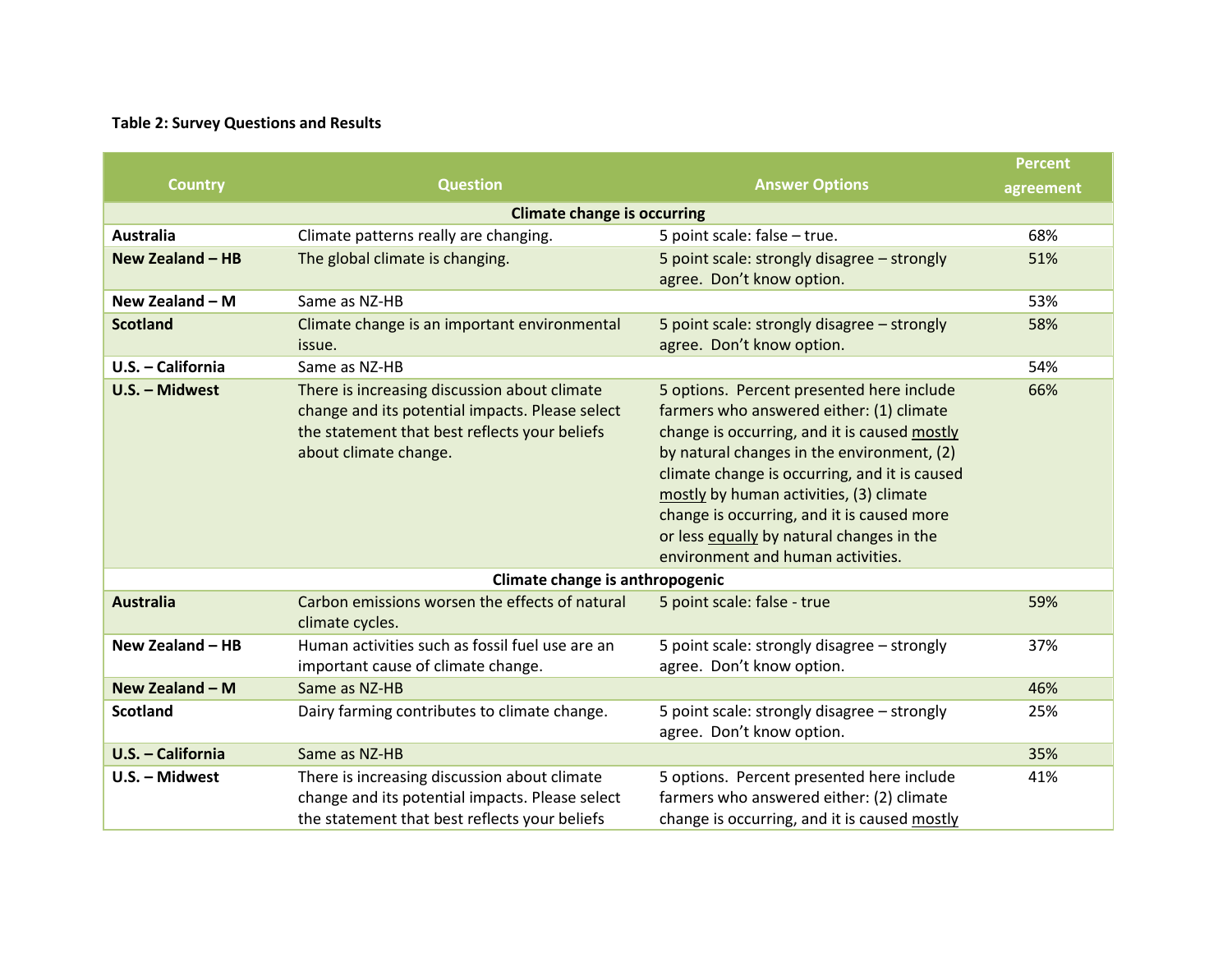|                                    | about climate change.                                                                                                                                                                                                            | by human activities, (3) climate change is<br>occurring, and it is caused more or less<br>equally by natural changes in the<br>environment and human activities. |                                      |
|------------------------------------|----------------------------------------------------------------------------------------------------------------------------------------------------------------------------------------------------------------------------------|------------------------------------------------------------------------------------------------------------------------------------------------------------------|--------------------------------------|
|                                    | Climate change is a threat to agriculture                                                                                                                                                                                        |                                                                                                                                                                  |                                      |
| <b>Australia</b>                   | Climate change is threatening the viability of my<br>property.                                                                                                                                                                   | 5 point scale: false - true.                                                                                                                                     | 40%                                  |
| <b>New Zealand - Hawkes</b><br>Bay | Climate change poses more risks than benefits to<br>agriculture in Hawkes Bay.                                                                                                                                                   | 5 point scale: strongly disagree - strongly<br>agree. Don't know option.                                                                                         | 41%                                  |
| New Zealand -<br>Marlborough       | Climate change poses more risks than benefits to<br>agriculture in Marlborough.                                                                                                                                                  | 5 point scale: strongly disagree - strongly<br>agree. Don't know option.                                                                                         | 32%                                  |
| <b>Scotland</b>                    | Climate change will lead to increasing<br>productivity losses due to diseases and pests.                                                                                                                                         | 5 point scale: strongly disagree - strongly<br>agree. Don't know option.                                                                                         | 45%                                  |
| U.S. - California                  | Climate change poses more risks than benefits to<br>agriculture in Yolo County.                                                                                                                                                  | 5 point scale: strongly disagree - strongly<br>agree. Don't know option.                                                                                         | 29%                                  |
| U.S. - Midwest                     | My farm operation will likely be harmed by<br>climate change.                                                                                                                                                                    | 5 point scale: strongly disagree - strongly<br>agree.                                                                                                            | 22%                                  |
|                                    | <b>Support for Adaptation/Mitigation</b>                                                                                                                                                                                         |                                                                                                                                                                  |                                      |
| <b>Australia</b>                   | <b>NA</b>                                                                                                                                                                                                                        |                                                                                                                                                                  |                                      |
| <b>New Zealand - Hawkes</b><br>Bay | I would participate in government incentive<br>programs for climate change mitigation or<br>adaptation.                                                                                                                          | 5 point scale: strongly disagree - strongly<br>agree. Don't know option.                                                                                         | 42%                                  |
| New Zealand -<br>Marlborough       | Same as NZ-HB                                                                                                                                                                                                                    |                                                                                                                                                                  | 49%                                  |
| <b>Scotland</b>                    | The threat from climate change forces me to re-<br>assess my business objectives.                                                                                                                                                | 5 point scale: strongly disagree - strongly<br>agree. Don't know option.                                                                                         | 20%                                  |
| U.S. - California                  | Same as NZ-HB                                                                                                                                                                                                                    | 5 point scale: strongly disagree - strongly<br>agree. Don't know option.                                                                                         | 48%                                  |
| U.S. - Midwest                     | (Adaptation) Changing my practices to cope with<br>increasing climate variability is important for the<br>long-run success of my farm.<br>(Mitigation) Government should do more to<br>reduce greenhouse gas emissions and other | 5 point scale: strongly disagree - strongly<br>agree.                                                                                                            | (adaptation) 53%<br>(mitigation) 23% |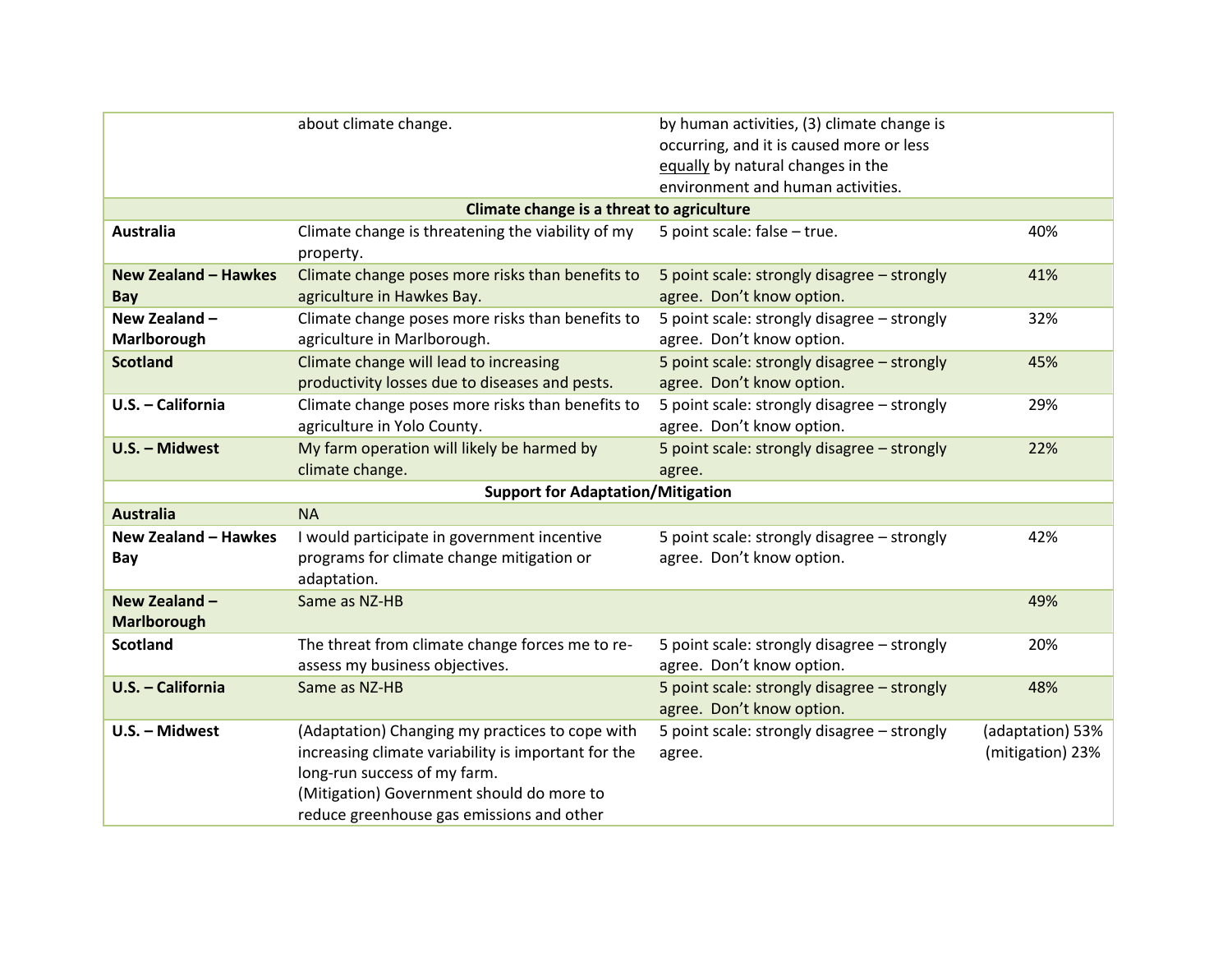potential sources of climate change.